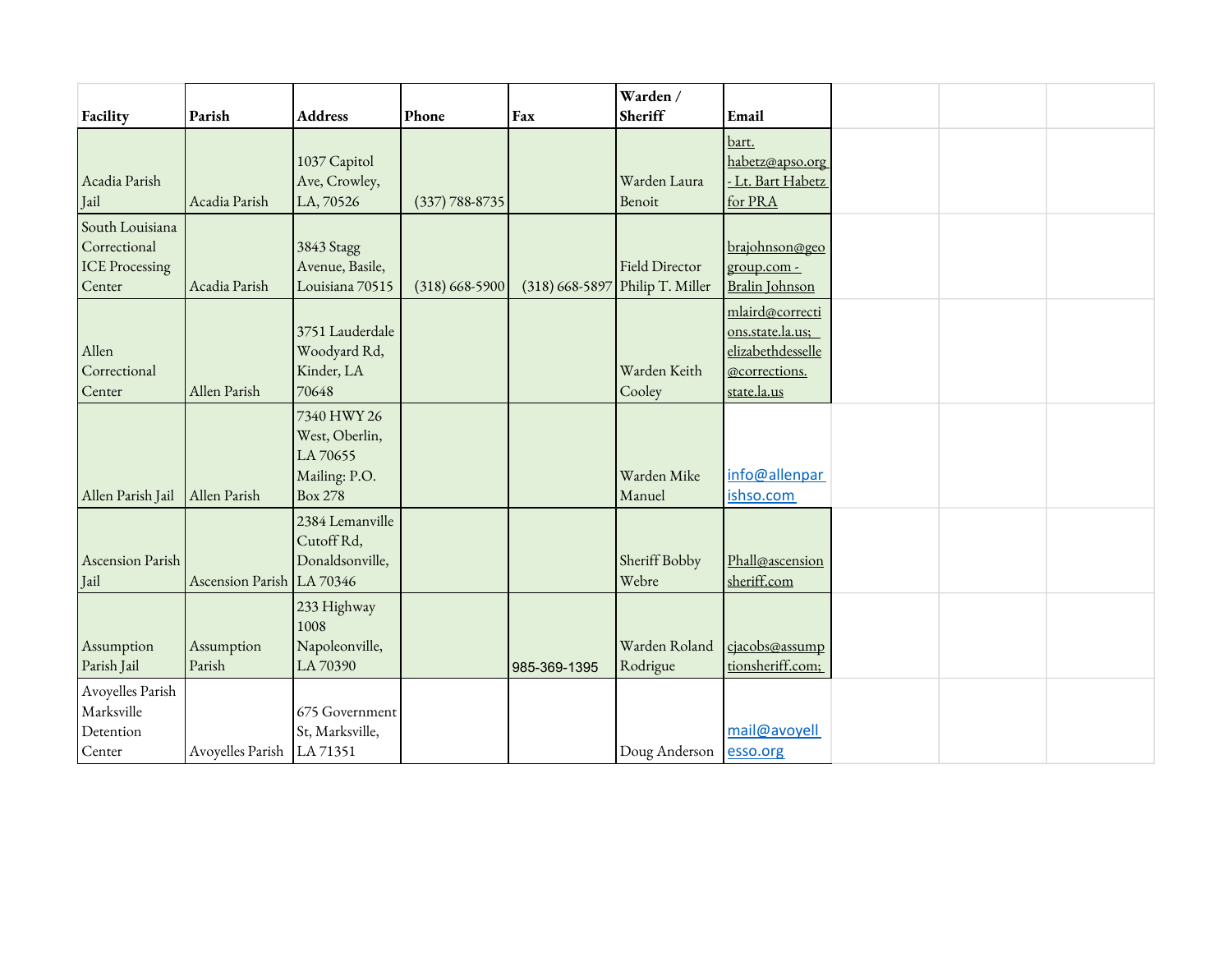| Avoyelles Parish<br>Women's<br>Correctional<br>Center | Avoyelles Parish        | 640 Choupique<br>Lane PO Box<br>340,<br>Cottonport, LA<br>71327 |  | Warden Amy<br>LaGrange                        | SSmith@avoyelle<br>sSO.org                                                                                                                                 |  |  |
|-------------------------------------------------------|-------------------------|-----------------------------------------------------------------|--|-----------------------------------------------|------------------------------------------------------------------------------------------------------------------------------------------------------------|--|--|
| Raymond<br>Laborde<br>Correctional<br>Center          | Avoyelles Parish        | 1630 Prison<br>Road,<br>Cottonport, LA<br>71327                 |  | W.S "Sandy"<br>McCain                         | debgautahie@c<br>orrections                                                                                                                                |  |  |
| Beauregard<br>Parish Jail                             | Beauregard<br>Parish    | 412 Bolivar<br>Bishop Dr.,<br>DeRidder, LA<br>70634             |  | Sheriff Ricky<br>Moses/Warden<br>Jeanne Irvin | Craig Frosch:<br>cfrosch@usrywe<br>eks.com<br>Warden Jeanne<br>Irvine:<br>jirvine@bpsherif<br>f.org<br>Sheriff Ricky<br>Moses:<br>morton@bpsher<br>iff.org |  |  |
| DeRidder Police<br>Detention                          | Beauregard<br>Parish    | 200 South<br>Jefferson Street,<br>DeRidder, LA<br>70634         |  | Chief Craig<br>Richard                        | iherrington@city<br>ofderidder.org                                                                                                                         |  |  |
| <b>Bienville Parish</b><br>Jail                       | <b>Bienville Parish</b> | 100 Courthouse<br>Drive PO Box<br>328, Arcadia,<br>LA, 71001    |  | Chief Deputy<br>Randy Price                   | jballance@bienvi<br>llesheriff.org;<br>mbarrett@bpshe<br>riff.org                                                                                          |  |  |
| Bossier City Jail Bossier Parish                      |                         | 620 Benton<br>Road, Bossier<br>City, LA 71111                   |  | Julian C.<br>Whittington                      | traci.<br>landry@bossierci<br>ty.org                                                                                                                       |  |  |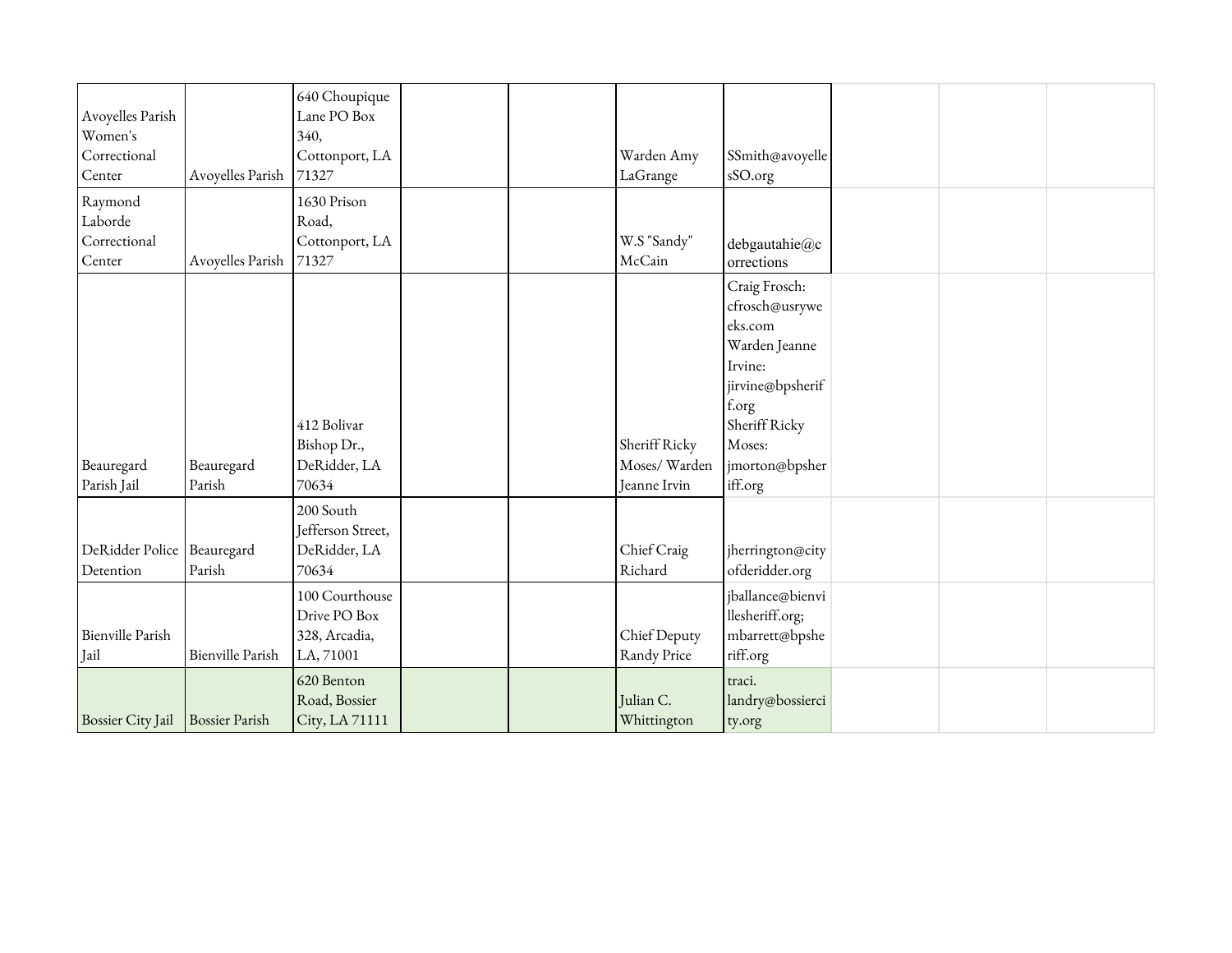|                       |                       |                              |  | Julian C.          |                   |  |  |
|-----------------------|-----------------------|------------------------------|--|--------------------|-------------------|--|--|
|                       |                       |                              |  | Whittington/       |                   |  |  |
|                       |                       |                              |  | Sgt. Neil          |                   |  |  |
|                       |                       |                              |  | Johnston (Risk     |                   |  |  |
|                       |                       |                              |  | Mgmt./Staff        |                   |  |  |
|                       |                       |                              |  | Services), Bossier |                   |  |  |
|                       |                       |                              |  | Parish Sheriff's   |                   |  |  |
|                       |                       |                              |  | Office, PO Box     |                   |  |  |
|                       |                       |                              |  | 850, Benton, LA    |                   |  |  |
|                       |                       | 2985 Old Plain               |  | 71006, office:     | njohnston@boss    |  |  |
| <b>Bossier Parish</b> |                       | Dealing Rd.,                 |  | 318-935-2077,      | iersheriff.com;   |  |  |
| Maximum               |                       | Plain Dealing,               |  | cell: 318-780-     | jwhittington@b    |  |  |
| Security Facility     | <b>Bossier Parish</b> | LA 71064                     |  |                    | ossiersheriff.com |  |  |
|                       |                       |                              |  | 7239,              |                   |  |  |
|                       |                       |                              |  | Julian C.          |                   |  |  |
|                       |                       |                              |  | Whittington/       |                   |  |  |
|                       |                       |                              |  | Sgt. Neil          |                   |  |  |
|                       |                       |                              |  | Johnston (Risk     |                   |  |  |
|                       |                       |                              |  | Mgmt./Staff        |                   |  |  |
|                       |                       |                              |  | Services), Bossier |                   |  |  |
|                       |                       |                              |  | Parish Sheriff's   |                   |  |  |
|                       |                       |                              |  | Office, PO Box     |                   |  |  |
|                       |                       |                              |  | 850, Benton, LA    |                   |  |  |
|                       |                       | 2984 Old Plain               |  | 71006, office:     | njohnston@boss    |  |  |
| <b>Bossier Parish</b> |                       | Dealing Rd.,                 |  | 318-935-2077,      | iersheriff.com;   |  |  |
| Medium                |                       | Plain Dealing,               |  | cell: 318-780-     | jwhittington@b    |  |  |
| Security Facility     | <b>Bossier Parish</b> | LA 71064                     |  | 7239               | ossiersheriff.com |  |  |
|                       |                       |                              |  |                    |                   |  |  |
|                       |                       |                              |  | Clay Walker/       |                   |  |  |
|                       |                       |                              |  | Donna Frazier,     |                   |  |  |
|                       |                       |                              |  | Caddo Parish       |                   |  |  |
|                       |                       |                              |  | Attorney, P.O.     |                   |  |  |
|                       |                       |                              |  | Box 1127,          |                   |  |  |
|                       |                       |                              |  | Shreveport, LA     |                   |  |  |
|                       |                       |                              |  | 71163,             |                   |  |  |
| Caddo LA              |                       | 1835 Spring                  |  | dfrazier@caddo.    |                   |  |  |
| Juvenile              |                       | Street,                      |  | org, phone: 318-   |                   |  |  |
| Detention             |                       | Shreveport,                  |  | 226-6947, fax:     |                   |  |  |
|                       |                       |                              |  |                    |                   |  |  |
| Home                  | Caddo Parish          | Louisiana 71101 318-226-6770 |  | 318-226-6974       |                   |  |  |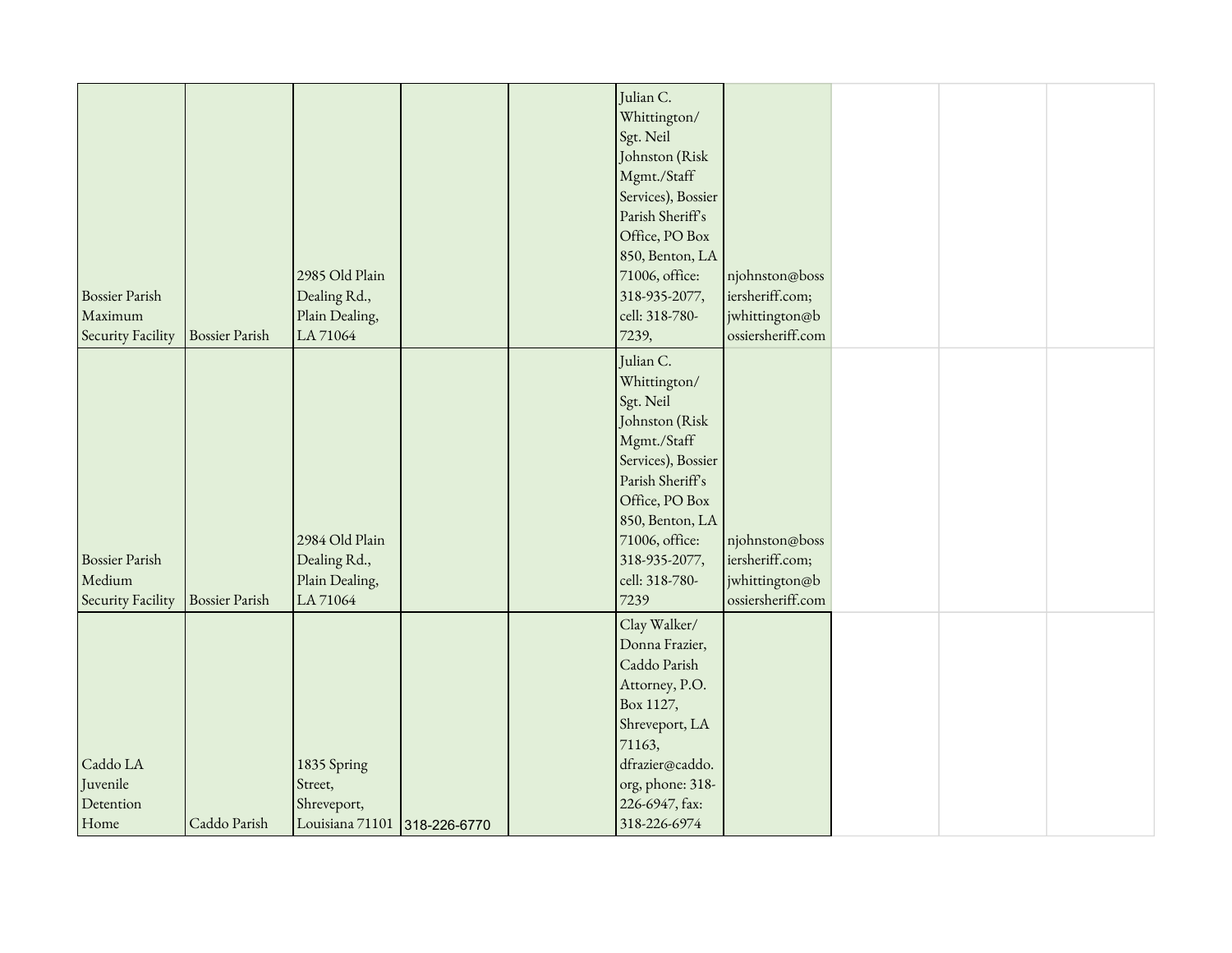| Steve Prator /<br>Capt. Sharon<br>Piggs, Internal<br>Affairs (505<br>Travis St., Room<br>700, Shreveport<br>71101, office:<br>318-681-0840,<br>cell: 318-422-<br>Caddo Parish<br>501 Texas Street<br>welcome@ca<br>Correctional<br>Shreveport, LA<br>9298, fax: 318-<br>Center<br>681-0844<br>ddosheriff.org<br>Caddo Parish<br>71101<br>Chief of Police<br>Alan Crump/<br>Arneda<br>Anderson,<br>Administrative<br>Assistant,<br>Central Records,<br>$(318) 673 - 7088,$<br>arneda.<br>anderson@shrev<br>eportla.gov/<br>City Attorney's<br>755 Hope Street,<br>Office: 318-673-<br>Shreveport, LA<br>Shreveport City<br>71101<br>Jail<br>Caddo Parish<br>5200<br>318-673-7134 |  |  |  |  |  |
|---------------------------------------------------------------------------------------------------------------------------------------------------------------------------------------------------------------------------------------------------------------------------------------------------------------------------------------------------------------------------------------------------------------------------------------------------------------------------------------------------------------------------------------------------------------------------------------------------------------------------------------------------------------------------------|--|--|--|--|--|
|                                                                                                                                                                                                                                                                                                                                                                                                                                                                                                                                                                                                                                                                                 |  |  |  |  |  |
|                                                                                                                                                                                                                                                                                                                                                                                                                                                                                                                                                                                                                                                                                 |  |  |  |  |  |
|                                                                                                                                                                                                                                                                                                                                                                                                                                                                                                                                                                                                                                                                                 |  |  |  |  |  |
|                                                                                                                                                                                                                                                                                                                                                                                                                                                                                                                                                                                                                                                                                 |  |  |  |  |  |
|                                                                                                                                                                                                                                                                                                                                                                                                                                                                                                                                                                                                                                                                                 |  |  |  |  |  |
|                                                                                                                                                                                                                                                                                                                                                                                                                                                                                                                                                                                                                                                                                 |  |  |  |  |  |
|                                                                                                                                                                                                                                                                                                                                                                                                                                                                                                                                                                                                                                                                                 |  |  |  |  |  |
|                                                                                                                                                                                                                                                                                                                                                                                                                                                                                                                                                                                                                                                                                 |  |  |  |  |  |
|                                                                                                                                                                                                                                                                                                                                                                                                                                                                                                                                                                                                                                                                                 |  |  |  |  |  |
|                                                                                                                                                                                                                                                                                                                                                                                                                                                                                                                                                                                                                                                                                 |  |  |  |  |  |
|                                                                                                                                                                                                                                                                                                                                                                                                                                                                                                                                                                                                                                                                                 |  |  |  |  |  |
|                                                                                                                                                                                                                                                                                                                                                                                                                                                                                                                                                                                                                                                                                 |  |  |  |  |  |
|                                                                                                                                                                                                                                                                                                                                                                                                                                                                                                                                                                                                                                                                                 |  |  |  |  |  |
|                                                                                                                                                                                                                                                                                                                                                                                                                                                                                                                                                                                                                                                                                 |  |  |  |  |  |
|                                                                                                                                                                                                                                                                                                                                                                                                                                                                                                                                                                                                                                                                                 |  |  |  |  |  |
|                                                                                                                                                                                                                                                                                                                                                                                                                                                                                                                                                                                                                                                                                 |  |  |  |  |  |
|                                                                                                                                                                                                                                                                                                                                                                                                                                                                                                                                                                                                                                                                                 |  |  |  |  |  |
|                                                                                                                                                                                                                                                                                                                                                                                                                                                                                                                                                                                                                                                                                 |  |  |  |  |  |
|                                                                                                                                                                                                                                                                                                                                                                                                                                                                                                                                                                                                                                                                                 |  |  |  |  |  |
|                                                                                                                                                                                                                                                                                                                                                                                                                                                                                                                                                                                                                                                                                 |  |  |  |  |  |
|                                                                                                                                                                                                                                                                                                                                                                                                                                                                                                                                                                                                                                                                                 |  |  |  |  |  |
|                                                                                                                                                                                                                                                                                                                                                                                                                                                                                                                                                                                                                                                                                 |  |  |  |  |  |
|                                                                                                                                                                                                                                                                                                                                                                                                                                                                                                                                                                                                                                                                                 |  |  |  |  |  |
|                                                                                                                                                                                                                                                                                                                                                                                                                                                                                                                                                                                                                                                                                 |  |  |  |  |  |
|                                                                                                                                                                                                                                                                                                                                                                                                                                                                                                                                                                                                                                                                                 |  |  |  |  |  |
|                                                                                                                                                                                                                                                                                                                                                                                                                                                                                                                                                                                                                                                                                 |  |  |  |  |  |
| 5410 East Broad                                                                                                                                                                                                                                                                                                                                                                                                                                                                                                                                                                                                                                                                 |  |  |  |  |  |
| Street. PO Box                                                                                                                                                                                                                                                                                                                                                                                                                                                                                                                                                                                                                                                                  |  |  |  |  |  |
| Calcasieu Parish<br>2185 Lake                                                                                                                                                                                                                                                                                                                                                                                                                                                                                                                                                                                                                                                   |  |  |  |  |  |
| Correctional<br>info@cpso.<br>Charles, LA<br>Eric Authement,                                                                                                                                                                                                                                                                                                                                                                                                                                                                                                                                                                                                                    |  |  |  |  |  |
| Center<br>70615<br>Calcasieu Parish<br>Jr.<br>com                                                                                                                                                                                                                                                                                                                                                                                                                                                                                                                                                                                                                               |  |  |  |  |  |
| 5300 East Broad                                                                                                                                                                                                                                                                                                                                                                                                                                                                                                                                                                                                                                                                 |  |  |  |  |  |
| Street. PO Box                                                                                                                                                                                                                                                                                                                                                                                                                                                                                                                                                                                                                                                                  |  |  |  |  |  |
| 2185 Lake                                                                                                                                                                                                                                                                                                                                                                                                                                                                                                                                                                                                                                                                       |  |  |  |  |  |
| Charles, LA<br>info@cpso.<br>Calcasieu                                                                                                                                                                                                                                                                                                                                                                                                                                                                                                                                                                                                                                          |  |  |  |  |  |
| Sheriff's Prison<br>70615<br>Calcasieu Parish<br>Scot Nugent<br>com                                                                                                                                                                                                                                                                                                                                                                                                                                                                                                                                                                                                             |  |  |  |  |  |
| Calcasieu Parish<br>5410 Broad St.                                                                                                                                                                                                                                                                                                                                                                                                                                                                                                                                                                                                                                              |  |  |  |  |  |
| Correctional<br>info@cpso.<br>Lake Charles,<br>Daniel                                                                                                                                                                                                                                                                                                                                                                                                                                                                                                                                                                                                                           |  |  |  |  |  |
| Center<br>Burkhalter, Jr.<br>Calcasieu Parish   LA 70615-4136<br>com                                                                                                                                                                                                                                                                                                                                                                                                                                                                                                                                                                                                            |  |  |  |  |  |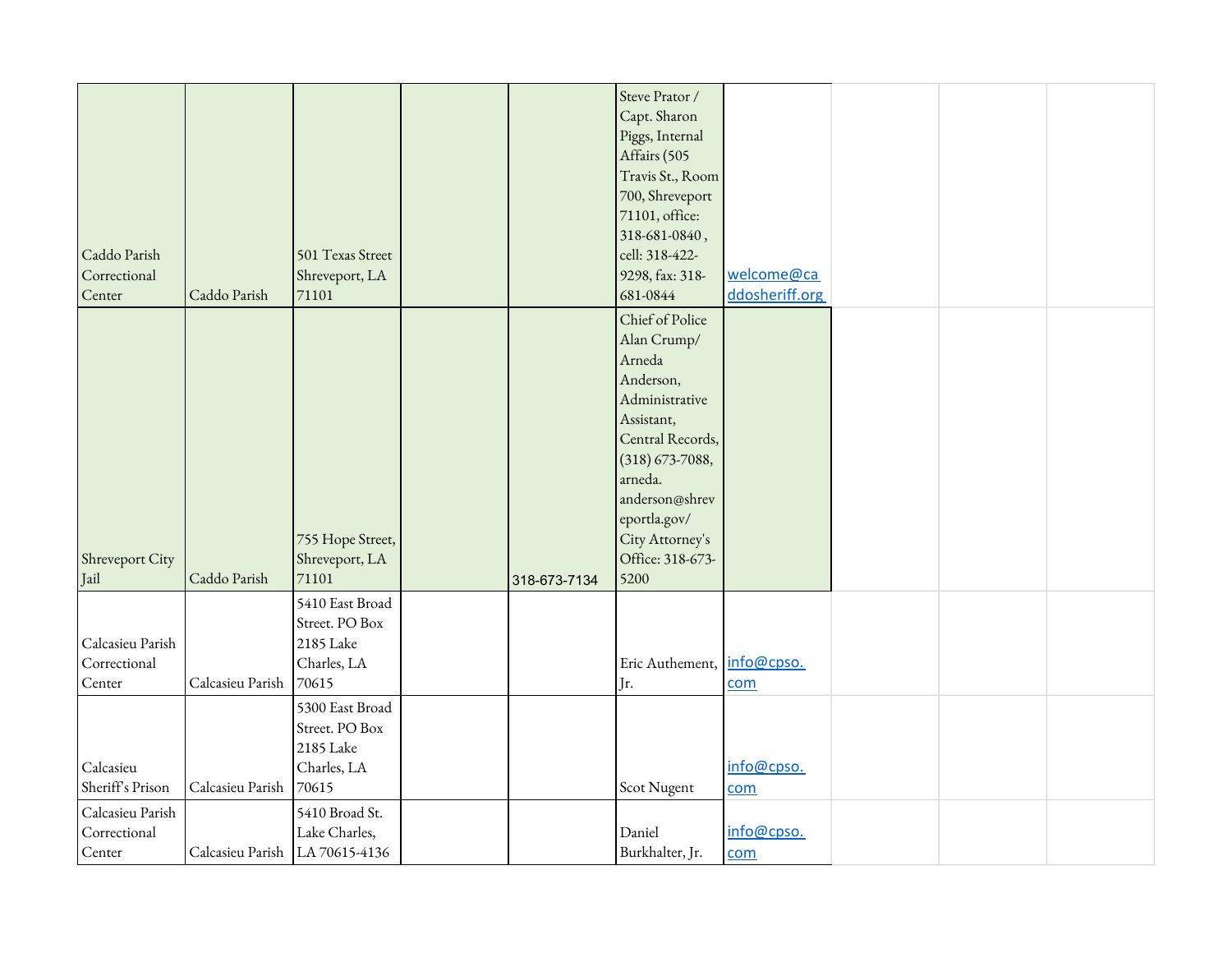| City of Westlake<br>Jail                      | Calcasieu Parish          | 701 Johnson<br>Street, PO Box<br>700 Westlake,<br>LA 70669                    | 337-433-4578                  | Chris Wilrye              |                                                   |  |  |
|-----------------------------------------------|---------------------------|-------------------------------------------------------------------------------|-------------------------------|---------------------------|---------------------------------------------------|--|--|
| DeQuincy<br>Police Jail                       | Calcasieu Parish          | 101 South Pine<br>Street,<br>DeQuincy, LA<br>70633                            |                               | Casey<br>Whitehead        | Cwhitehead@dequincy.org                           |  |  |
| Sulphur City Jail   Calcasieu Parish          |                           | 500B N.<br>Huntington St.,<br>Sulphur, LA<br>70663                            |                               | Lewis Coats               | LCoats@sulphur.org                                |  |  |
| Caldwell Parish<br>Correctional<br>Center     | Caldwell Parish           | 671 Highway<br>845, Grayson,<br>LA 71435                                      |                               | Warden Chris<br>Frederick | Patsy.<br>bailey@caldwells<br>heriff.org          |  |  |
| Caldwell Parish<br>Jail                       | Caldwell Parish           | 201 Main Street,<br>Columbia, LA,<br>71418                                    |                               | Warden Kevin<br>Wyles     | lawman1@kri<br>cket.net                           |  |  |
| Caldwell Parish<br>Work Release<br>Facility   | Caldwell Parish           | 671 Hwy 845,<br>Grayson, LA<br>71418                                          |                               | Director Mable<br>Saxon   | Patsy.<br>bailey@caldwells<br>heriff.org          |  |  |
| Cameron Parish<br>LA Jail                     | Cameron Parish            | 124 Recreation<br>Center Ln,<br>Cameron, LA<br>70631                          |                               | Warden David<br>French    | info@camero<br>nso.org                            |  |  |
| Catahoula<br>Correctional<br>Center - LaSalle |                           | 499 Old<br>Columbia Road<br>Harrisonburg,<br>Catahoula Parish Louisiana 71340 |                               | Warden Pat<br><b>Book</b> | Kathy.<br>Townsend@LaS<br>alleCorrections.<br>com |  |  |
| Catahoula Parish<br>Jail                      | Catahoula Parish LA 71340 | 301 Bushley St<br>PO Box 655,<br>Harrisonburg,                                |                               | Warden Pat<br>Book        | Kathy.<br>Townsend@LaS<br>alleCorrections.<br>com |  |  |
| Claiborne Parish<br>Detention<br>Center       | Claiborne Parish 71040    | 1415 Highway<br>520 Homer, LA                                                 | 318-927-6278 at Johnny Sumlin |                           |                                                   |  |  |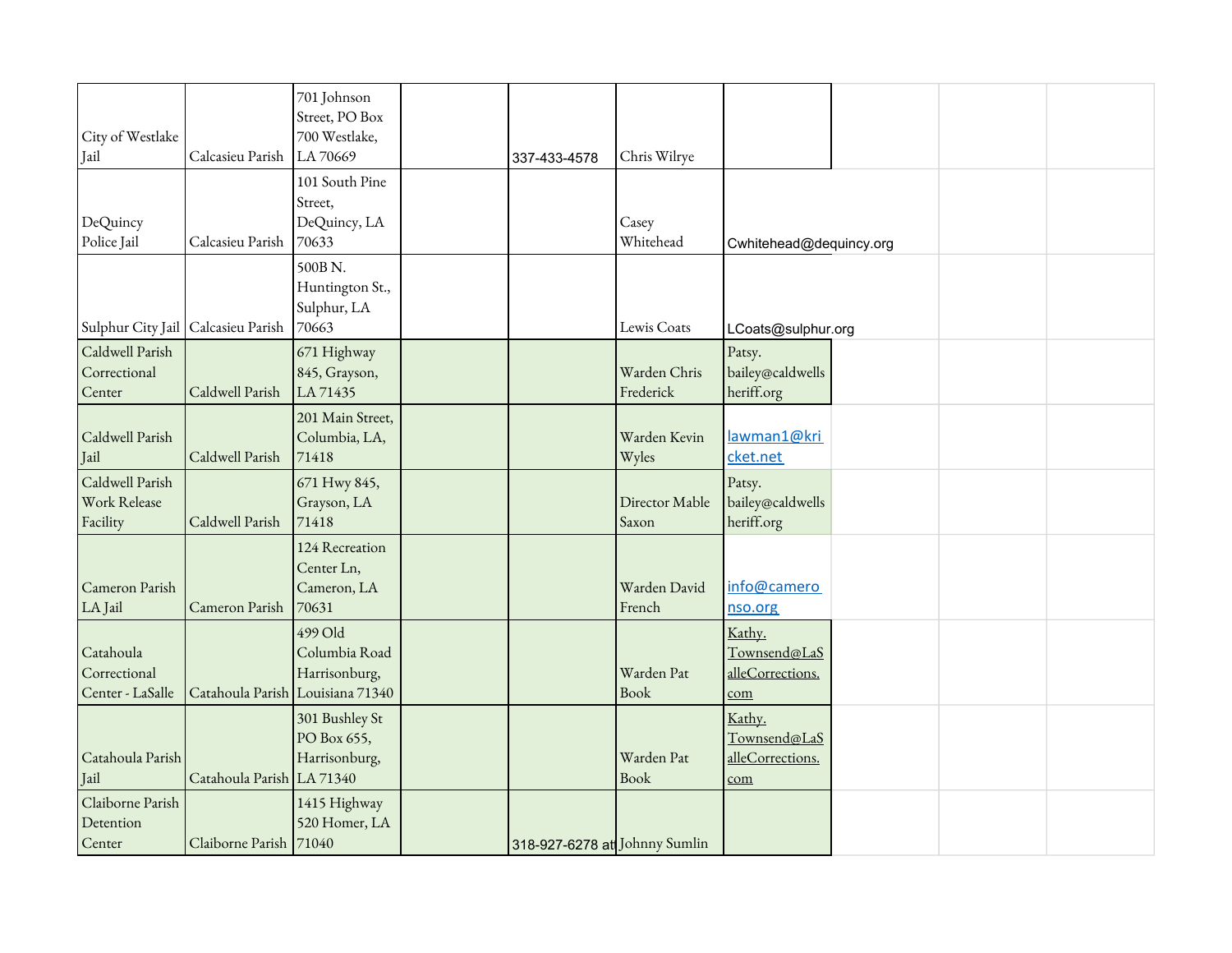| Claiborne Parish<br>Jail                               | Claiborne Parish           | 613 East Main,<br>Homer, LA<br>71040                                 | 318-927-6278 at Sophia Burns |                                  |                                       |  |  |
|--------------------------------------------------------|----------------------------|----------------------------------------------------------------------|------------------------------|----------------------------------|---------------------------------------|--|--|
| Claiborne Parish<br>Work Release<br>Facility - LaSalle | Claiborne Parish           | 1415 Highway<br>520, Homer, LA<br>71040                              | 318-927-6278 at Sumlin       | Warden Johnny                    |                                       |  |  |
| David Wade<br>Correctional<br>Center                   | Claiborne Parish LA 71040  | 670 Bell Hill<br>Road, Homer,                                        | 318-927-0443                 | Jerry Goodwin                    |                                       |  |  |
| Concordia<br>Parish Prison                             | Concordia<br>Parish        | 26356 LA<br>Highway 15,<br>Ferriday, LA<br>71334                     |                              | Lance Moore                      | khedrick@con<br>cordiasheriff.<br>org |  |  |
| River<br>Correctional<br>Center - LaSalle              | Concordia<br>Parish        | 15976 LA<br>HIghway 165,<br>Olla, LA 71465                           |                              | Lance Moore                      | khedrick@con<br>cordiasheriff.<br>org |  |  |
| <b>Baton Rouge</b><br>City Jail                        | East Baton<br>Rouge Parish | 2867 Brig<br>General Isaac<br>Smith Ave,<br>Baton Rouge,<br>LA 70807 |                              | Sid J. Gautreaux<br>$\rm III$    | sgautreaux@ebrso.org                  |  |  |
| <b>Baton Rouge</b><br>Juvenile<br>Detention<br>Center  | East Baton<br>Rouge Parish | 8333 Veterans<br>Memorial Blvd.,<br>Baton Rouge,<br>LA 70802         |                              | Sid J. Gautreaux<br>III          | sgautreaux@ebrso.org                  |  |  |
| East Baton<br>Rouge Parish<br>Prison                   | East Baton<br>Rouge Parish | 2867 Brig<br>General Isaac<br>Smith Ave,<br>Baton Rouge,<br>LA 70807 |                              | Sheriff Sid J.<br>Gautreaux, III | sgautreaux@ebrso.org                  |  |  |
| LA DOC -<br>Swanson Center<br>for Youth at<br>Columbia | Caldwell Parish            | 7919<br>Independence<br>Blvd., Baton<br>Rouge, LA<br>70806           |                              | Ellyn Toney,<br>COO              |                                       |  |  |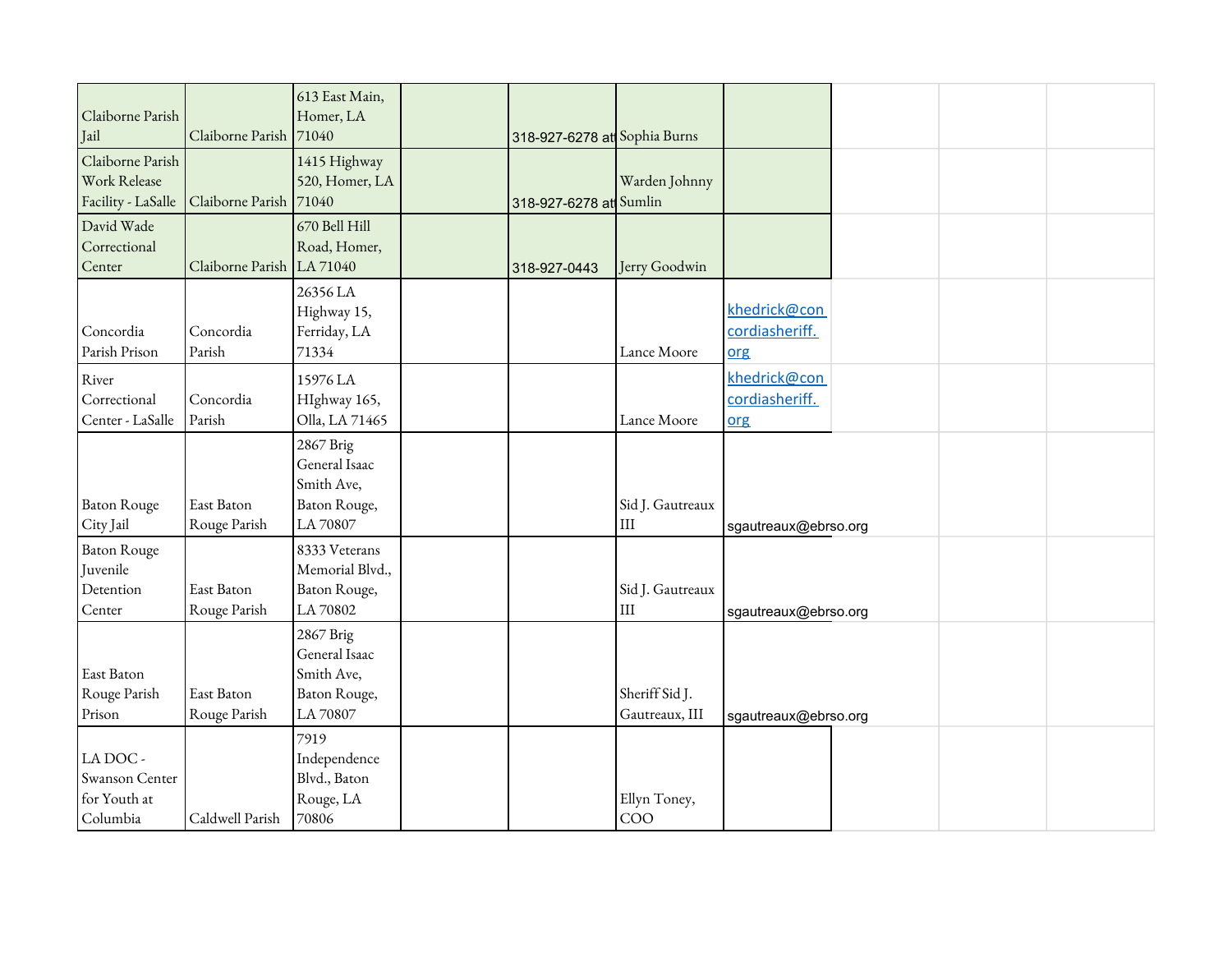| LA DOC -<br>Swanson Center<br>for Youth at<br>Monroe | Ouachita Parish          | 4701 South<br>Grand, Monroe,<br>LA 71292                  |                        | Ellyn Toney,<br>COO           |                                |  |  |
|------------------------------------------------------|--------------------------|-----------------------------------------------------------|------------------------|-------------------------------|--------------------------------|--|--|
| East Carroll<br>Riverbend<br>Detention<br>Center     | East Carroll<br>Parish   | 9450 Highway<br>65 South, Lake<br>Providence, LA<br>71234 |                        | Wydette<br>Williams           | sheriff@ecshe<br>riff.com      |  |  |
| DeSoto Parish<br>Detention<br>Center                 | East Feliciana<br>Parish | 205 Franklin St.<br>Mansfield, LA<br>71052                |                        | Randy Clark                   | corrections@dps<br>$0.0$ rg    |  |  |
| Dixon<br>Correctional<br>Institute                   | East Feliciana<br>Parish | 5568 Highway<br>68, Jackson, LA<br>70748                  | (225) 342-3 Jason Kent |                               |                                |  |  |
| East Feliciana<br>Parish Jail                        | East Feliciana<br>Parish | 12306 Haynes<br>St, Clinton, LA<br>70722                  |                        | Sheriff Jeffery<br>Travis     | itravis@efpso.org              |  |  |
| Evangeline<br>Parish Jail                            | Evangeline<br>Parish     | 200 Court Street<br>Ville Platte, LA<br>70586             |                        | Eddie Soileau                 | vangyso@cebridge.net           |  |  |
| Franklin Parish<br>Detention<br>Center               | Franklin Parish          | 388 Natures<br>Acres Road,<br>Winnsboro, LA<br>71295      |                        | Warden Chad<br>Lee            | info@franklin<br>sheriff.net   |  |  |
| Grant Parish<br>Detention<br>Facility                | <b>Grant Parish</b>      | 485 Richardson<br>Drive, Colfax,<br>LA 71417              |                        | Warden Jody<br><b>Bullock</b> | <b>CDURAND@g</b><br>rantSo.org |  |  |
| Iberia Parish Jail                                   | Iberia Parish            | 3618 Par Rd.<br>515, New Iberia,<br>LA 70560              |                        | Louis M. Ackal                | lackal@iberiaso.org            |  |  |
| Elayn Hunt<br>Correctional<br>Center                 | Iberville Parish         | 6925 Highway<br>74, St. Gabriel,<br>LA 70776              | 225-319-4596           | Timothy<br>Hooper             |                                |  |  |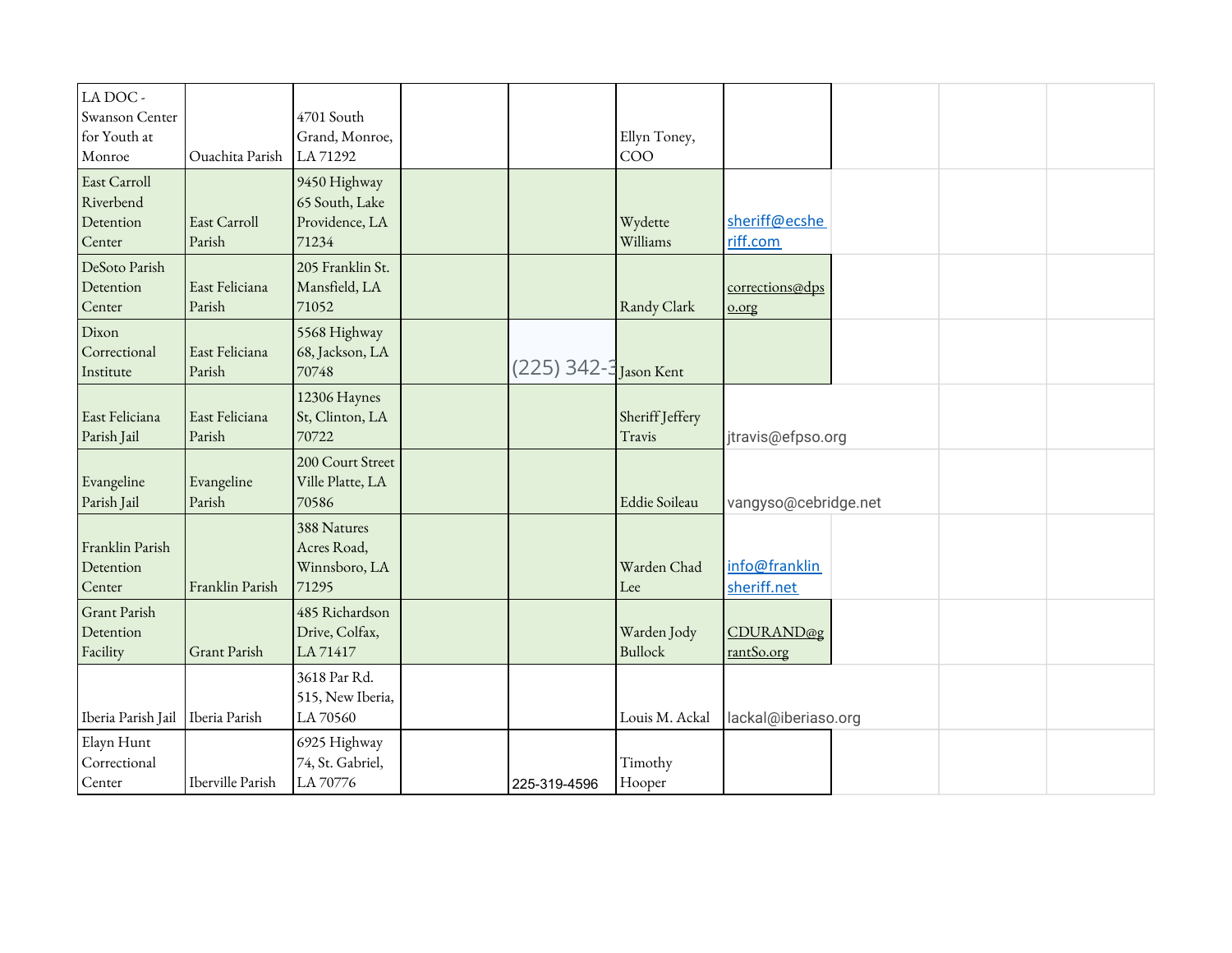| Lousiana           |                  |                   |              |              |                       |                                         |  |  |
|--------------------|------------------|-------------------|--------------|--------------|-----------------------|-----------------------------------------|--|--|
| Correctional       |                  | 7205 Highway      |              |              |                       |                                         |  |  |
| Institute for      |                  | 74, St. Gabriel,  |              |              | Frederick M.          |                                         |  |  |
| Women              | Iberville Parish | LA 70776          |              |              | Boutte                | TStelly@corrections.state.la.us         |  |  |
|                    |                  | 327 Industrial    |              |              |                       |                                         |  |  |
| Jackson Parish     |                  | Drive,            |              |              |                       |                                         |  |  |
| Correctional       |                  | Jonesboro, LA     |              |              |                       |                                         |  |  |
| Center - LaSalle   | Jackson Parish   | 71251             | 318-259-8363 |              | <b>Timothy Ducote</b> |                                         |  |  |
| <b>Bridge City</b> |                  | 3225 River Rd,    |              |              |                       |                                         |  |  |
| Center for         |                  | Bridge City, LA   |              |              | Gwendolyne            |                                         |  |  |
| Youth              | Jefferson Parish | 70094             | 504-363-5500 |              | Gene                  |                                         |  |  |
|                    |                  | 500 Veterans      |              |              |                       |                                         |  |  |
| City of Kenner     |                  | Blvd. Kenner,     |              |              | Chief of Police       |                                         |  |  |
| Jail               | Jefferson Parish | LA 70062          |              |              |                       | Michael J. Glaser   EHALES@KennerPd.Com |  |  |
|                    |                  | 401 Fourth        |              |              |                       |                                         |  |  |
|                    |                  | Street,           |              |              |                       |                                         |  |  |
| City of            |                  | Westwego, LA      |              |              | Dwayne Munch,         |                                         |  |  |
| Westwego Jail      | Jefferson Parish | 70094             |              |              | Sr.                   |                                         |  |  |
|                    |                  | 321 East          |              |              |                       |                                         |  |  |
|                    |                  | Plaquemine St.    |              |              |                       |                                         |  |  |
| Jefferson Davis    |                  | Jennings, LA      |              |              | Warden Dustin         |                                         |  |  |
| Parish Jail        | Jefferson Parish | 70546             |              |              | Locke                 | sheriff@jdpso.org                       |  |  |
| Jefferson Parish   |                  | 100 Dolhonde      |              | 504-363-5711 |                       |                                         |  |  |
| Correctional       |                  | St. Gretna, LA    |              |              | Joseph P.             |                                         |  |  |
| Center             | Jefferson Parish | 70053             |              |              | Lopinto               |                                         |  |  |
| L. Roberts         |                  |                   |              | 504-363-5711 |                       |                                         |  |  |
| Rivarde            |                  | 1550 Gretna       |              |              |                       |                                         |  |  |
| Memorial Home      |                  | Boulevard,        |              |              |                       |                                         |  |  |
| Juvenile Justice   |                  | Harvey, LA        |              |              | Joseph P.             |                                         |  |  |
| Complex            | Jefferson Parish | 70058             |              |              | Lopinto               |                                         |  |  |
| Lafayette Parish   |                  |                   |              |              |                       | Andy.                                   |  |  |
| Correctional       |                  | 916 Lafayette St. |              |              | Warden Paula          | Prothro@lafayet                         |  |  |
| Center             | Lafayette Parish | Lafayette, LA     |              |              | Smith                 | tesheriff.com                           |  |  |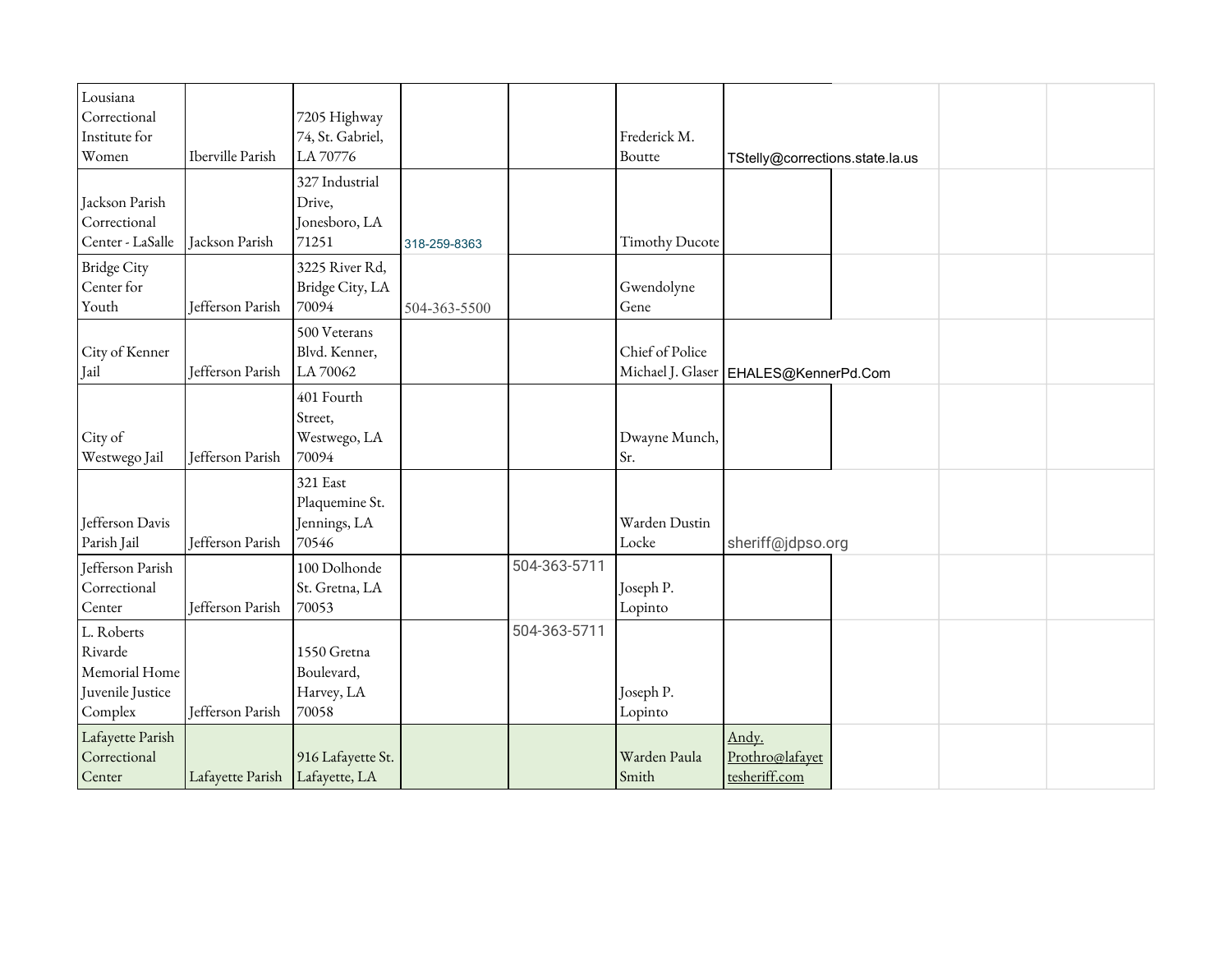| Lafayette Parish<br>Juvenile<br>Detention<br>Center  | Lafayette Parish           | 100 Poydras<br>Street, Lafayette,<br>LA 70501                  |              | Linda Dalton                               | wsam@lafayettel<br>a.gov                                                    |  |  |
|------------------------------------------------------|----------------------------|----------------------------------------------------------------|--------------|--------------------------------------------|-----------------------------------------------------------------------------|--|--|
| City of<br>Thibodaux Jail                            | Lafourche Parish           | 1309 Canal<br>Blvd. PO Box<br>5418,<br>Thibodaux, LA<br>70302  |              | <b>Bryan Zeringue</b>                      | craig-<br>webre@lpso.net                                                    |  |  |
| Lafourche Parish<br>Detention<br>Center              | Lafourche Parish Louisiana | 2594 Veterans<br>Blvd.,<br>Thibodaux,                          |              | Captain Contrell craig-<br>Davis           | webre@lpso.net                                                              |  |  |
| Lafourche Parish<br>Juvenile Justice<br>Facility     | Lafourche Parish           | 2525 Veterans<br>Boulevard,<br>Thibodaux, LA<br>70302          |              | Robert Brogg                               | administrator@l<br>pjjc.com;<br>dacmpbell@lpjjc<br>.com;<br>ropes@lpjjc.com |  |  |
| LaSalle<br>Corrections<br>Center                     | LaSalle Parish             | 15976 Highway<br>165, Olla,<br>Louisiana 71465                 | 318-232-1501 | Warden Chris<br>Frederick                  |                                                                             |  |  |
| Lincoln Parish<br>Detention<br>Center                | Lincoln Parish             | 170 Road Camp<br>Rd. Ruston, LA<br>71270                       |              | Warden Tim<br>Tuten                        | sheriff@lincolnp<br>arish.org                                               |  |  |
| Livingston<br>Parish Detention Livingston<br>Center  | Parish                     | 28445 Charlie<br>Watts Road,<br>Livingston,<br>Louisiana 70754 |              | Warden Ben<br>Ballard; Pittman<br>Law Firm | jard@lpso.org                                                               |  |  |
| Livingston<br>Parish<br>Transitional<br>Work Program | Livingston<br>Parish       | 28445 Charlie<br>Watts Road,<br>Livingston, LA<br>70754        |              | Privately Owned<br>and Operated by         | Lock5 for DOC   livwarden@outlook.com                                       |  |  |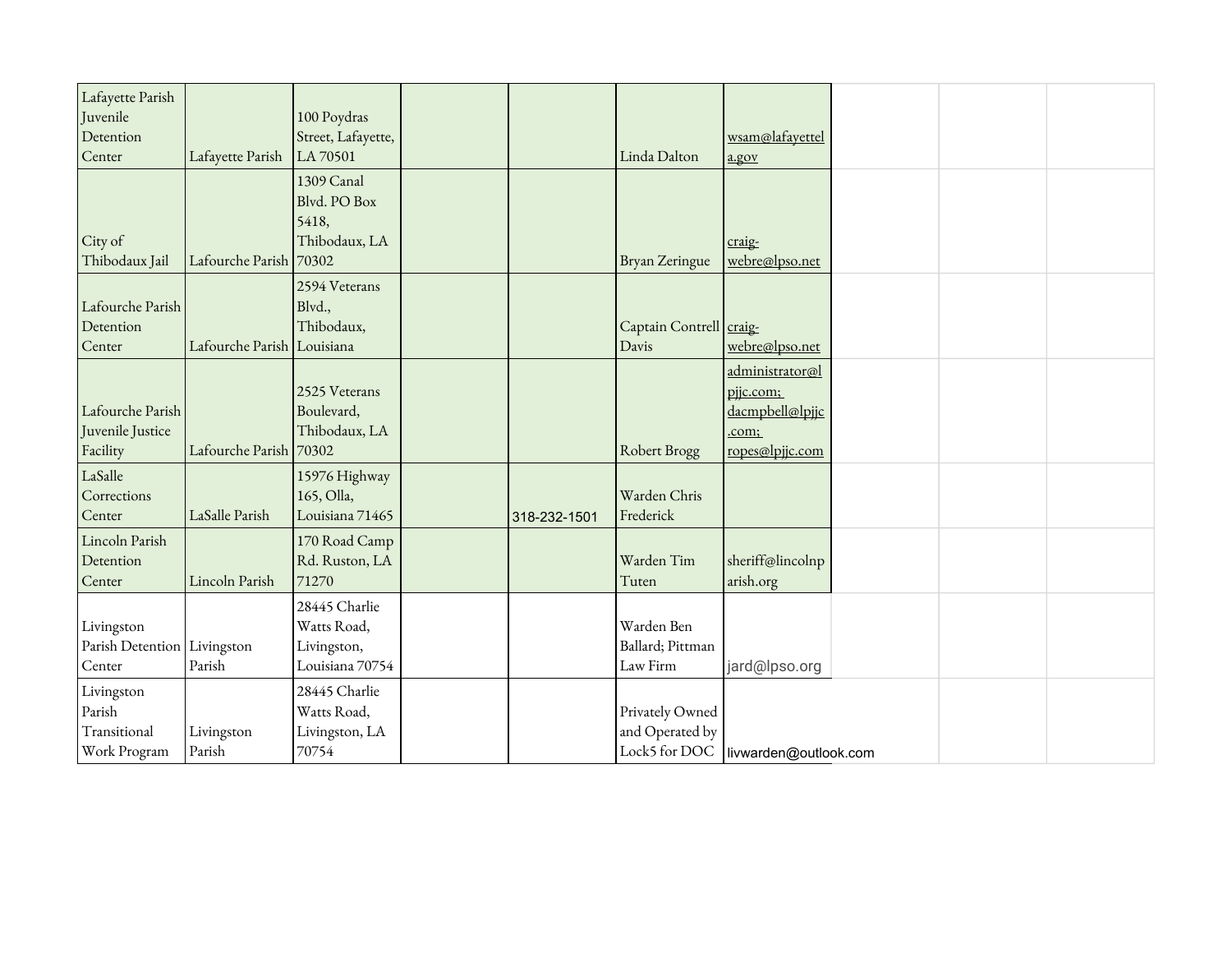| Louisiana                     |                |                  |              |                 |                   |  |  |
|-------------------------------|----------------|------------------|--------------|-----------------|-------------------|--|--|
| Transitional                  |                |                  |              |                 |                   |  |  |
| Center for                    |                | 1005 West        |              | Warden Stinson; |                   |  |  |
| Women                         |                | Green Street,    |              | Operated by     |                   |  |  |
| $(LTCW)$ -                    |                | Tallulah,        |              | LaSalle         |                   |  |  |
| LaSalle                       | Madison Parish | Louisiana 71282  | 318-574-9998 | Correction      |                   |  |  |
|                               |                |                  |              | ***NEW          |                   |  |  |
|                               |                |                  |              | <b>WARDEN:</b>  |                   |  |  |
|                               |                | 158 Treatment    |              | Working on      |                   |  |  |
| Madison Parish                |                | Plant Road,      |              | name; Operated  |                   |  |  |
| Correctional                  |                | Tallulah,        |              | by LaSalle      |                   |  |  |
| Center                        | Madison Parish | Louisiana 71282  | 318-574-4652 | Correction      |                   |  |  |
|                               |                |                  |              | ***NEW          |                   |  |  |
|                               |                |                  |              | <b>WARDEN:</b>  |                   |  |  |
|                               |                | 158 Treatment    |              | Working on      |                   |  |  |
| Madison Parish                |                | Plant Road,      |              | name; Operated  |                   |  |  |
| Work Release                  |                | Tallulah,        |              | by LaSalle      |                   |  |  |
| Facility                      | Madison Parish | Louisiana 71282  | 318-574-9998 | Correction      |                   |  |  |
|                               |                |                  |              | Billy W.        |                   |  |  |
|                               |                | 250 East Walnut  |              | Harrison;       |                   |  |  |
| Morehouse                     | Morehouse      | Street, Bastrop, |              | Attorney: Usry  |                   |  |  |
| Parish Jail                   | Parish         | LA               |              | & Weeks.        | Cpatrick@mpso.net |  |  |
|                               |                |                  |              | Billy W.        |                   |  |  |
| Morehouse                     |                | 4729 Eugene      |              | Harrison;       |                   |  |  |
| Parish Jail Annex Morehouse   |                | Ware Road,       |              | Attorney: Usry  |                   |  |  |
| Facility                      | Parish         | Bastrop, LA      |              | & Weeks.        | Cpatrick@mpso.net |  |  |
| Morehouse                     |                | 6444 Patey       |              | Robert Tappin   |                   |  |  |
| Parish Detention   Morehouse  |                | Road,            |              | Sr.; Attorney:  |                   |  |  |
| Center                        | Parish         | Collinston, LA   | 318-874-5311 | Usry & Weeks.   |                   |  |  |
|                               |                | 299 Edwina       |              |                 |                   |  |  |
| Natchitoches                  |                | Drive,           |              | Roger Henson,   |                   |  |  |
| Parish Detention Natchitoches |                | Natchitoches,    |              | Chief of        |                   |  |  |
| Center                        | Parish         | LA 71457         |              | Corrections     |                   |  |  |
|                               |                | 2800 Perdido St. |              |                 |                   |  |  |
| Orleans Parish                |                | New Orleans,     |              | Marlin N.       |                   |  |  |
| Prison                        | Orleans Parish | LA 70119         |              | Gusman          | mngusman@opso.us  |  |  |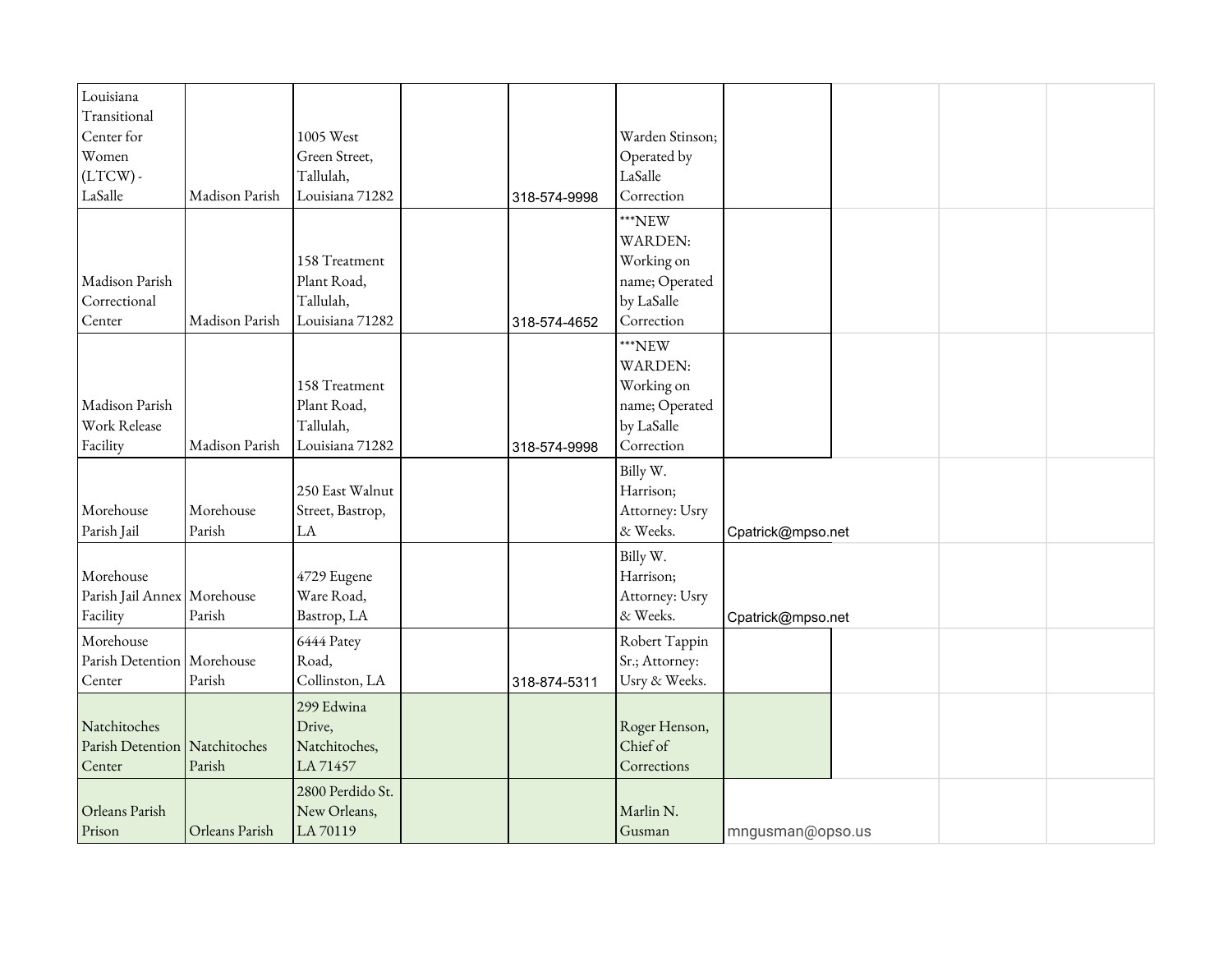| Orleans<br>Temporary<br>Detention<br>Center | Orleans Parish  | 3200 Perdido St.<br>New Oreans, LA<br>70119 |              | Marlin N.<br>Gusman        |                  |  |  |
|---------------------------------------------|-----------------|---------------------------------------------|--------------|----------------------------|------------------|--|--|
| Juvenile Justice                            |                 | 1100 Milton St.,                            |              | None                       | mngusman@opso.us |  |  |
| Intervention                                |                 | New Orleans,                                |              | (According to              | DLWilliams@no    |  |  |
| Center                                      | Orleans Parish  | LA 70122                                    |              | recent articles)           | la.gov           |  |  |
|                                             |                 | 1814 Jackson                                |              |                            |                  |  |  |
|                                             |                 | Street, Monroe,                             |              | Executive                  |                  |  |  |
|                                             |                 | LA 71202;                                   |              | Director Kathy             |                  |  |  |
|                                             |                 | Corporate: 1511                             |              | Biedenharn;                |                  |  |  |
| City of Faith<br>Monroe House               |                 | Jackson Street,<br>Monroe, LA               |              | Acting Facility            |                  |  |  |
| (Male & Female)                             | Ouachita Parish | 71202                                       |              | Director Ricky<br>Banks    |                  |  |  |
|                                             |                 | 2301 North 7th                              |              |                            |                  |  |  |
|                                             |                 | Street, West                                |              |                            |                  |  |  |
| City of West                                |                 | Monroe, LA                                  |              |                            |                  |  |  |
| Monroe Jail                                 | Ouachita Parish | 71291                                       | 318-396-4903 | Jeffrey Terrell            |                  |  |  |
| Green Oaks                                  |                 | 4820 South                                  |              |                            |                  |  |  |
| Juvenile                                    |                 | Grand Street,                               |              |                            |                  |  |  |
| Detention                                   |                 | Monroe,                                     |              | Kendrick                   |                  |  |  |
| Center                                      | Ouachita Parish | Louisiana                                   | 318-329-4044 | Rochelle                   |                  |  |  |
|                                             |                 | 4081 Hwy 165                                |              |                            |                  |  |  |
| Ouachita                                    |                 | By-pass South,                              |              |                            |                  |  |  |
| Correctional                                |                 | Monroe, LA                                  |              | Sheriff Jay                |                  |  |  |
| Center                                      | Ouachita Parish | 71207                                       | 318-327-1358 | Russell                    |                  |  |  |
|                                             |                 | 180 Pine Bayou                              |              |                            |                  |  |  |
| Richwood                                    |                 | Circle,                                     |              |                            |                  |  |  |
| Correctional                                |                 | Richwood, LA<br>71202                       |              | Warden Steve<br>Debellevue |                  |  |  |
| Center - LaSalle                            | Ouachita Parish |                                             | 318-325-5186 |                            |                  |  |  |
| Plaquemines                                 |                 | 16801 Hwy 15,                               |              |                            |                  |  |  |
| Parish Detention Plaquemines<br>Center      | Parish          | Davant, LA<br>70046                         |              | Warden Nacisse             |                  |  |  |
|                                             |                 |                                             | 504-684-3448 |                            |                  |  |  |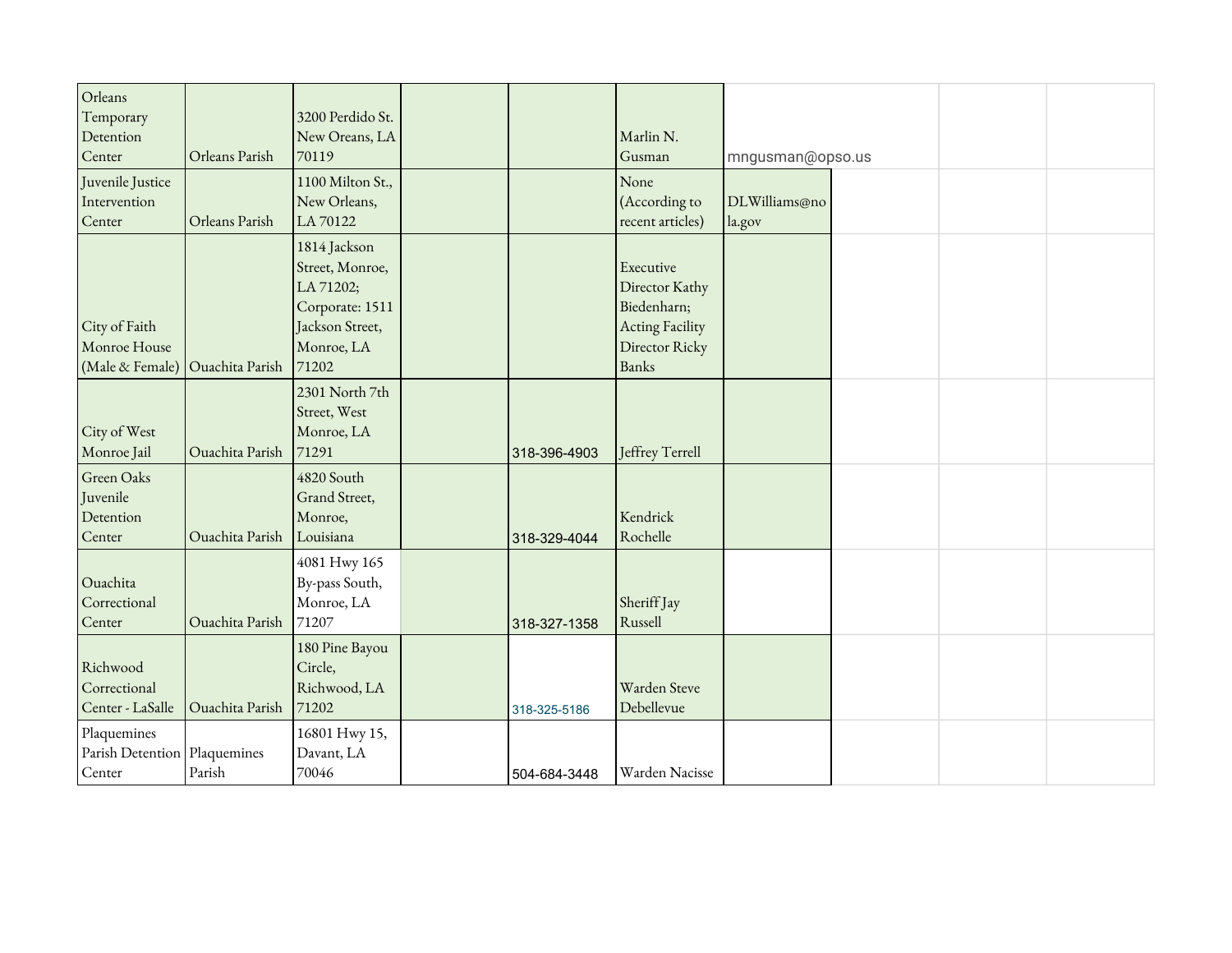| Pointe Coupee<br>Parish Detention   Pointe Coupee<br>Center     | Parish                    | 215 East Main<br>St. New Roads,<br>LA 70760 PO<br><b>Box 248</b>   |  | Warden Steve<br>Juge              | bud@budtorres.com                                            |  |  |
|-----------------------------------------------------------------|---------------------------|--------------------------------------------------------------------|--|-----------------------------------|--------------------------------------------------------------|--|--|
| Rapides Parish<br>Detention<br>Center I                         | Rapides Parish            | 701 Murray<br>Street<br>Alexandria, LA<br>71309                    |  | Warden Matt<br>Dauzat             | whilton@rpso.la.gov                                          |  |  |
| Rapides Parish<br>Detention<br>Center II                        | Rapides Parish            | 400 B John<br>Allison Dr.<br>Alexandria, LA<br>71303               |  | Warden Mac<br>Dyess               | whilton@rpso.la.gov                                          |  |  |
| Rapides Parish<br>Detention<br>Center III                       | Rapides Parish            | 7400 Academy<br>Drive,<br>Alexandria, LA<br>71303                  |  | Warden Antoine<br>Batiste         | whilton@rpso.la.gov                                          |  |  |
| Renaissance<br>Home for Youth Rapies Parish                     |                           | 6177 Bayou<br>Rapides Rd.<br>Alexandria, LA<br>71306               |  | Robert Tillie                     | RHY@renaissancehome.org                                      |  |  |
| LA DOC - Ware<br>Youth Center                                   |                           | 3565 Highway<br>71, Coushatta,<br>Red River Parish Louisiana 71019 |  | Executive<br>Director Joey<br>Cox | WYC@wareyout<br>hcenter.com                                  |  |  |
| Red River Parish<br>Jail                                        | Red River Parish LA 71019 | 615 East Carroll<br>Street. PO Box<br>375 Coushatta,               |  | Glen Edwards                      | sheriffedwards@<br>redrivercable.<br>$\overline{\text{com}}$ |  |  |
| Richland Parish<br>Detention<br>Center<br>(Womens) -<br>LaSalle | Richland Parish           | 474 Hwy 15<br>Rayville,<br>Louisiana 71269                         |  | Warden Perry<br>Fleming           |                                                              |  |  |
| Richland Parish<br>Detention<br>Center (Males) -<br>LaSalle     | Richland Parish 71269     | 465 Hwy 15,<br>Rayville, LA                                        |  | Warden Joel<br>Weatherly          |                                                              |  |  |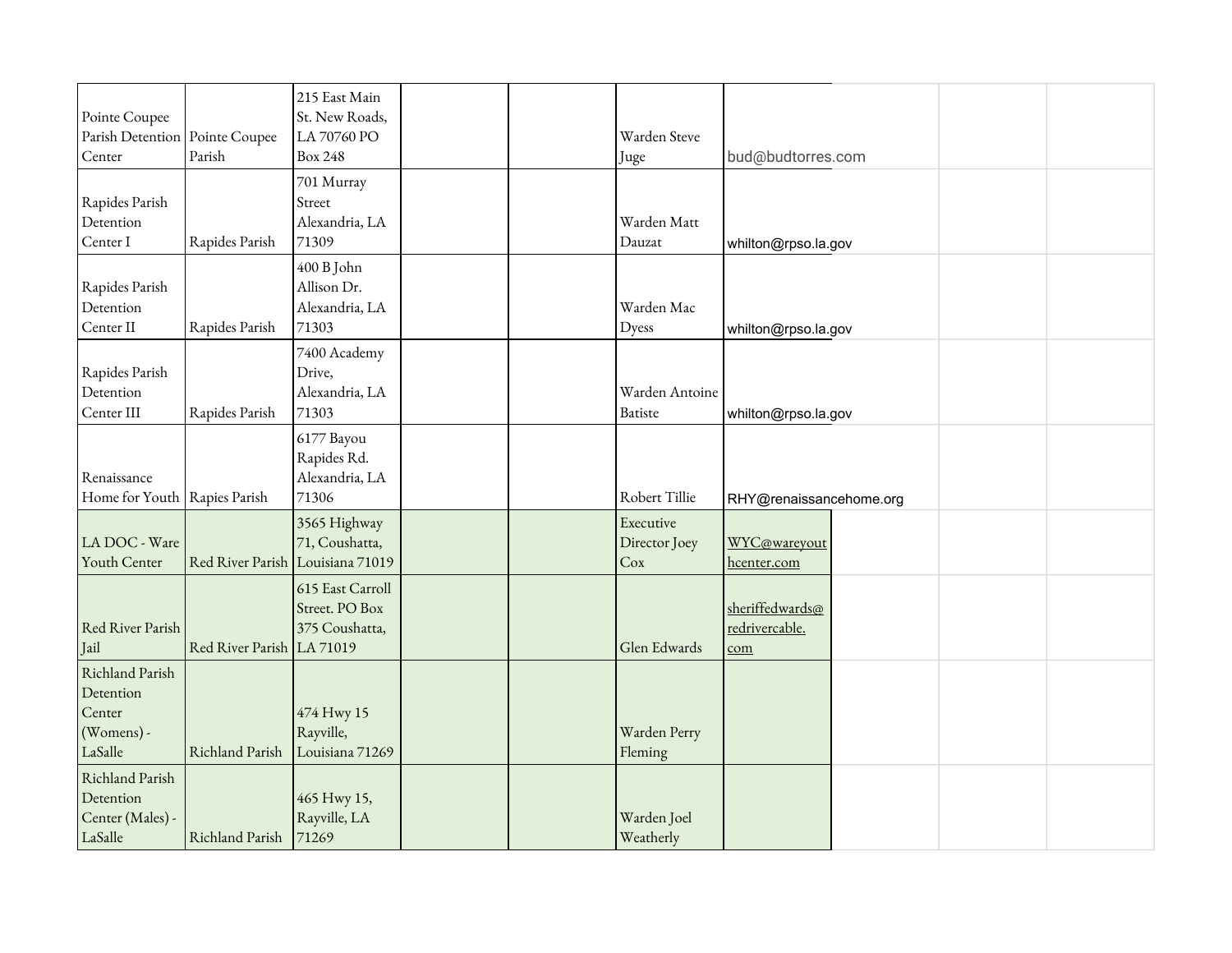| Sabine Parish     |                            | 400 S. Capital        |                |                             |                         |  |  |
|-------------------|----------------------------|-----------------------|----------------|-----------------------------|-------------------------|--|--|
| Correctional      |                            | St., Many, LA         |                | Ronald                      | richardsonspso@         |  |  |
| Division          | Sabine Parish              | 71449                 |                | Richardson                  | att.net                 |  |  |
|                   |                            | 1900 Paris Rd.,       |                |                             |                         |  |  |
| Saint Bernard     | Saint Bernard              | Chalmette, LA         |                |                             |                         |  |  |
| Parish Jail       | Parish                     | 70043                 | 504-278-7695   | James Pohlmann              |                         |  |  |
| St. Charles       |                            |                       |                |                             |                         |  |  |
| Parish Nelson     |                            |                       |                |                             |                         |  |  |
| Coleman           |                            | 5061 Highway          |                | *New Contact                |                         |  |  |
| Correctional      | St. Charles                | 3127, Killona,        |                | Captain Maurice             |                         |  |  |
| Center            | Parish                     | LA 70057              | 985-783-1466   | <b>Bostick</b>              |                         |  |  |
|                   |                            | 387 Sitman St.,       |                |                             |                         |  |  |
| St. Helena Parish |                            | Greensburg, LA        |                | Warden Marvin               | nathanielw@sthe         |  |  |
| Jail              | St. Helen Parish           | 70441                 |                | Schaffer                    | lenaso.org              |  |  |
|                   |                            | 5800 LA Hwy           |                |                             | willy.                  |  |  |
| St. James Parish  |                            | 44, Covent, LA        |                | Willy J. Martin,            | martin@stjamesl         |  |  |
| Prison            | St. James Parish           | 70723                 |                | Jr.                         | a.com                   |  |  |
|                   |                            |                       |                | Warden--                    |                         |  |  |
| St. John Parish - |                            | 100 Deputy            |                | Gordon                      |                         |  |  |
| Sherman Walker    |                            | <b>Barton Granier</b> |                | Jeffcoat Legal              |                         |  |  |
| Correctional      |                            | Dr., La Place,        |                | Assitant--Gina              |                         |  |  |
| Facility          | St. John Parish            | LA 70068              | (985) 653-7418 | Earl                        |                         |  |  |
|                   |                            |                       |                | Sheriff--Randy              |                         |  |  |
|                   |                            | 300 South 2nd         |                | Fontenot                    |                         |  |  |
| Eunice LA City    |                            | Street, Eunice,       |                | Deputy Chief--              |                         |  |  |
| Jail              | St. Landry Parish   LA USA |                       |                | Richard Daigle epd@mail.com |                         |  |  |
|                   |                            |                       |                | Sheriff--Bobby              |                         |  |  |
|                   |                            |                       |                | Guidroz                     |                         |  |  |
|                   |                            | 108 N. Market         |                | General                     |                         |  |  |
| St. Landry Parish |                            | St., Opelousas,       |                | Counsel--Chad               |                         |  |  |
| Iail              | St. Landry Parish LA 70570 |                       |                | Pitre                       | bguidroz@slpsheriff.com |  |  |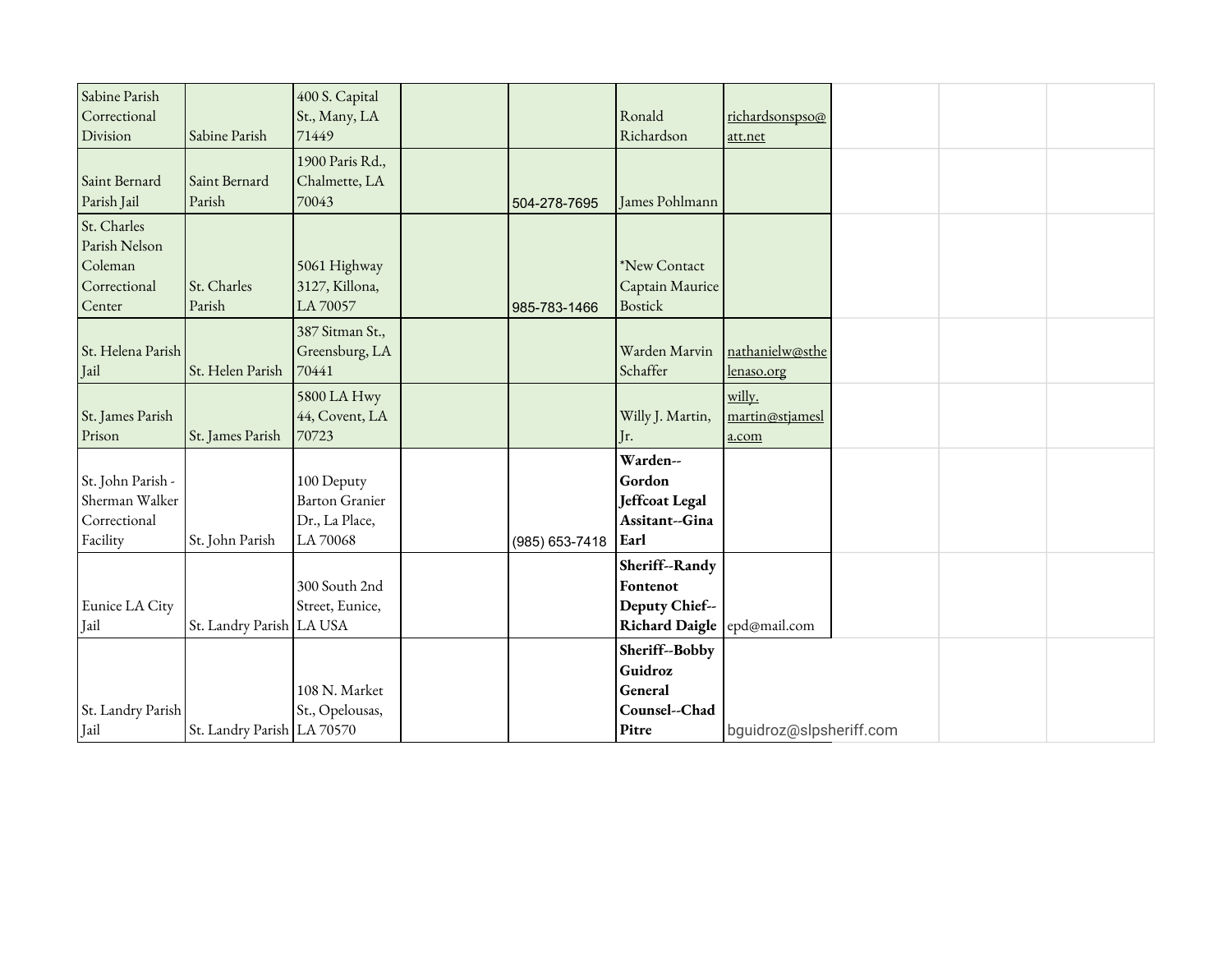|                     |                   | Physical--400       |  |                                |                                    |  |  |
|---------------------|-------------------|---------------------|--|--------------------------------|------------------------------------|--|--|
|                     |                   | <b>Saint Martin</b> |  |                                |                                    |  |  |
|                     |                   | <b>Street</b>       |  | Sheriff--                      |                                    |  |  |
|                     |                   | Martinville, LA     |  | Ronald J.                      |                                    |  |  |
| St. Martin Parish   |                   | Mailing--P.O.       |  | <b>Theriot</b>                 |                                    |  |  |
| Corrections -       |                   | Box 247 St.         |  | Records                        |                                    |  |  |
| (Main Jail/Work     |                   | Martinville, LA     |  | Custodian--                    | jleblanc@stmarti                   |  |  |
| Release)            | St. Martin Parish | 70582               |  | Karen Latiolais   nsheriff.org |                                    |  |  |
|                     |                   | Physical--3225      |  |                                |                                    |  |  |
|                     |                   | Third Street,       |  |                                |                                    |  |  |
|                     |                   | Berwick, LA,        |  |                                |                                    |  |  |
|                     |                   | 70342               |  | Chief of                       |                                    |  |  |
|                     |                   | Mailing--400        |  | Police--David                  |                                    |  |  |
|                     |                   | Canton St. P.       |  | <b>Leonard Asst.</b>           |                                    |  |  |
|                     |                   | O. Box 486          |  | Chief--                        |                                    |  |  |
| <b>Berwick Town</b> |                   | Berwick, LA         |  | Jonathan (J.P.)                | dleonard@town                      |  |  |
| Jail                | St. Mary Parish   | 70342               |  | Henry                          | ofberwick.org                      |  |  |
|                     |                   | 723 Myrtle St.      |  | Sheriff--James                 |                                    |  |  |
|                     |                   | PO Box 1670,        |  | <b>Blair City</b>              |                                    |  |  |
| City of Morgan      |                   | Morgan City,        |  |                                | Attorney--Paul schaff@cityofmc     |  |  |
| City Jail           | St. Mary Parish   | LA 70381            |  | Landry                         | .com                               |  |  |
|                     |                   | Physical--9311      |  |                                |                                    |  |  |
|                     |                   | West Highway        |  |                                |                                    |  |  |
| St. Mary Parish     |                   | 90 Frontage         |  | Sheriff--Blaise                |                                    |  |  |
| Law                 |                   | Road                |  | <b>Smith Legal</b>             |                                    |  |  |
| Enforcement         |                   | Centerville, LA     |  | Advisor--Eric                  |                                    |  |  |
| Center              | St. Mary Parish   | 70522               |  | Duplantis                      |                                    |  |  |
| Florida Parishes    |                   |                     |  |                                |                                    |  |  |
| Juvenile            |                   | 28528 Highway       |  |                                |                                    |  |  |
| Detention           | St. Tammany       | 190 Covington,      |  | Joseph                         |                                    |  |  |
| Center              | Parish            | LA 70433            |  | Dominick                       | jdominick@fpjdc.org                |  |  |
|                     |                   | 2112 Sgt. Alfred    |  |                                |                                    |  |  |
|                     | St. Tammany       | Drive, Slidell,     |  |                                |                                    |  |  |
| Slidell City Jail   | Parish            | LA 70458            |  | Randy Fandal                   | $\vert$ plambert@cityofslidell.org |  |  |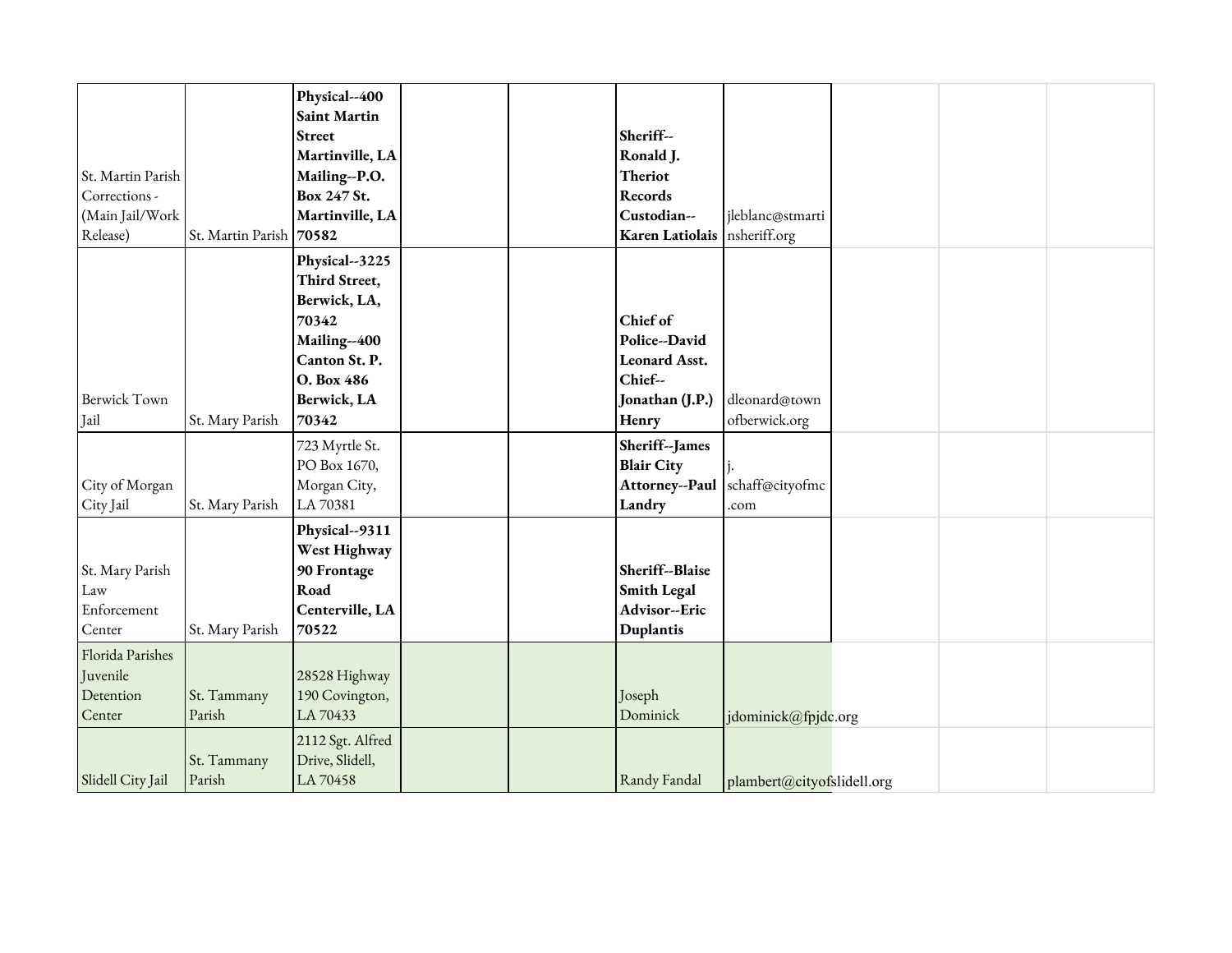| St. Tammany<br>Parish Jail                       | St. Tammany<br>Parish  | 1200<br>Champagne St.,<br>Covington, LA<br>70433              | 985.898.2716 | Randy Smith                                                           |                                            |  |                                                               |  |
|--------------------------------------------------|------------------------|---------------------------------------------------------------|--------------|-----------------------------------------------------------------------|--------------------------------------------|--|---------------------------------------------------------------|--|
| City of<br>Hammond Jail                          | Tangipahoa<br>Parish   | 303 East<br>Thomas St PO<br>Box 2788,<br>Hammond, LA<br>70401 |              | Captain Pat<br>McKechnie                                              | miller hc@hammond.org                      |  |                                                               |  |
| Tangipahoa<br>Parish Prison                      | Tangipahoa<br>Parish   | 101 Campo Ln,<br>Amite City, LA<br>70422                      |              | Daniel Edwards                                                        | edwardsd@tpso.org                          |  |                                                               |  |
| Tensas Parish<br>Detention<br>Center             | Tensas Parish          | 8606 Highway<br>65, Waterproof,<br>LA 71375                   |              | Pat Smith                                                             |                                            |  | swhittington@tensasdc.org; Warden Smith - psmith@tensasdc.org |  |
| Tensas Parish<br>Jail-St. Joseph                 | Tensas Parish          | 203 Hancock<br>Street, St.<br>Joseph, LA<br>71366             |              | Rickey A. Jones                                                       | tpsolaw@bellsouth.net                      |  |                                                               |  |
| Terrebonne<br>Parish Jail                        | Terrebonne<br>Parish   | 3211 Grand<br>Caillou Rd<br>Houma, LA<br>70363                |              | Stephen<br>Bergeron                                                   | dblanchard@tpso.net or jlarpenter@tpso.net |  |                                                               |  |
| <b>Union Parish</b><br>Detention<br>Center       | Union Parish           | 707 Rodeo<br>Circle,<br>Farmerville, LA<br>71241              | 318.368.3000 | Jerry Ward                                                            |                                            |  |                                                               |  |
| Vermilion Parish<br>Law<br>Enforcement<br>Center | Vermilion Parish 70510 | 14202 Allen<br>Bares Jr. Dr,<br>Abbeville, LA                 |              | Michael A.<br>Couvillon<br>(JoAnn<br>Housden -<br>Records<br>Manager) | Mike@vpso.net                              |  |                                                               |  |
| Vernon Parish<br>Jail                            | Vernon Parish          | 1203 S 4th St,<br>Leesville, LA<br>71446                      |              | Chief Turner                                                          | VPSOjail@vpso.org                          |  |                                                               |  |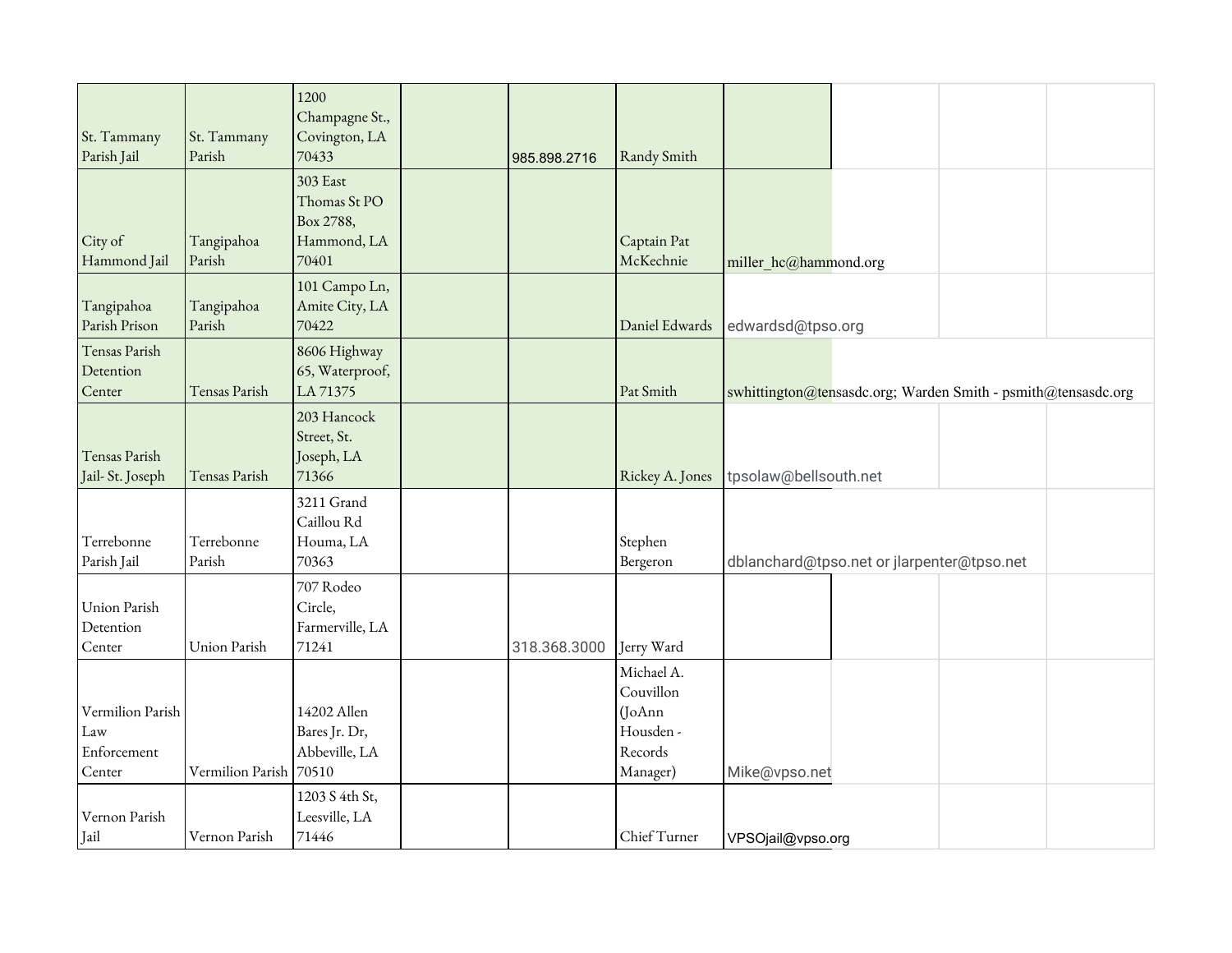| B.B. Rayburn<br>Correctional<br>Center                                              | Washington<br>Parish       | 27268 Hwy. 21<br>North, Angie,<br>LA 70426                 | 225-219-0499 |                  | Robert Tanner            |                                |                                |  |
|-------------------------------------------------------------------------------------|----------------------------|------------------------------------------------------------|--------------|------------------|--------------------------|--------------------------------|--------------------------------|--|
| City of Bogalusa<br>Jail                                                            | Washington<br>Parish       | 111 Memphis St.<br>Bogalusa, LA<br>70427                   |              |                  | Warden Major<br>Tervalon | Troy.Tervalon@bogalusa.org     |                                |  |
| Washington<br>Parish Jail                                                           | Washington<br>Parish       | 1002 Main St,<br>Franklinton, LA<br>70438                  |              | 985.839.7834     | Jim Miller               | rseal@wpsoweb.com              |                                |  |
| Webster<br>Correctional<br>Facility (Bayou<br>Dorcheat<br>Correctional<br>Facility) | Webster Parish             | 1455 Bravo Blvd<br>PO Box 877,<br>Minden, LA<br>71058      |              | $(318)$ 371-1301 | Sherry Bagwell           |                                |                                |  |
| Webster Parish<br>Jail                                                              | Webster Parish             | 401 Main Street,<br>Minden LA,<br>71058                    |              |                  | Gary Sexton              | gsexton@webste<br>rsheriff.org |                                |  |
| Webster Parish<br>Work Release<br>Facility                                          | Webster Parish             | 1455 Bravo<br>Blvd., Minden,<br>LA 71055                   |              |                  | Warden John<br>Lewis     |                                |                                |  |
| West Baton<br>Rouge Parish<br>Detention<br>Center                                   | West Baton<br>Rouge Parish | 1150 Northwest<br>Drive, Port<br>Allen, LA 70767           |              | 225-267-1045     | Bryan Bellelo            |                                |                                |  |
| West Carroll<br>Parish Jail                                                         | West Carroll               | 305 East Main<br>Street, Oak<br>Grove, LA<br>71263         |              | 318.428.8889     | Jerry L. Philley         |                                | Kenneth@westcarrollsheriff.net |  |
| Louisiana State<br>Penitentiary<br>(Angola Prison)                                  | West Feliciana<br>Parish   | 17544 Tunica<br>Trace, Angola,<br>LA 70712                 |              |                  | Darrel Vannoy            |                                |                                |  |
| West Feliciana<br>Parish Detention   West Feliciana<br>Center                       | Parish                     | 4834 Feliciana<br>Street, St.<br>Francisville, LA<br>70775 |              |                  | Darrel Roan              | sheriffjad@wfps<br>$0.0$ rg    |                                |  |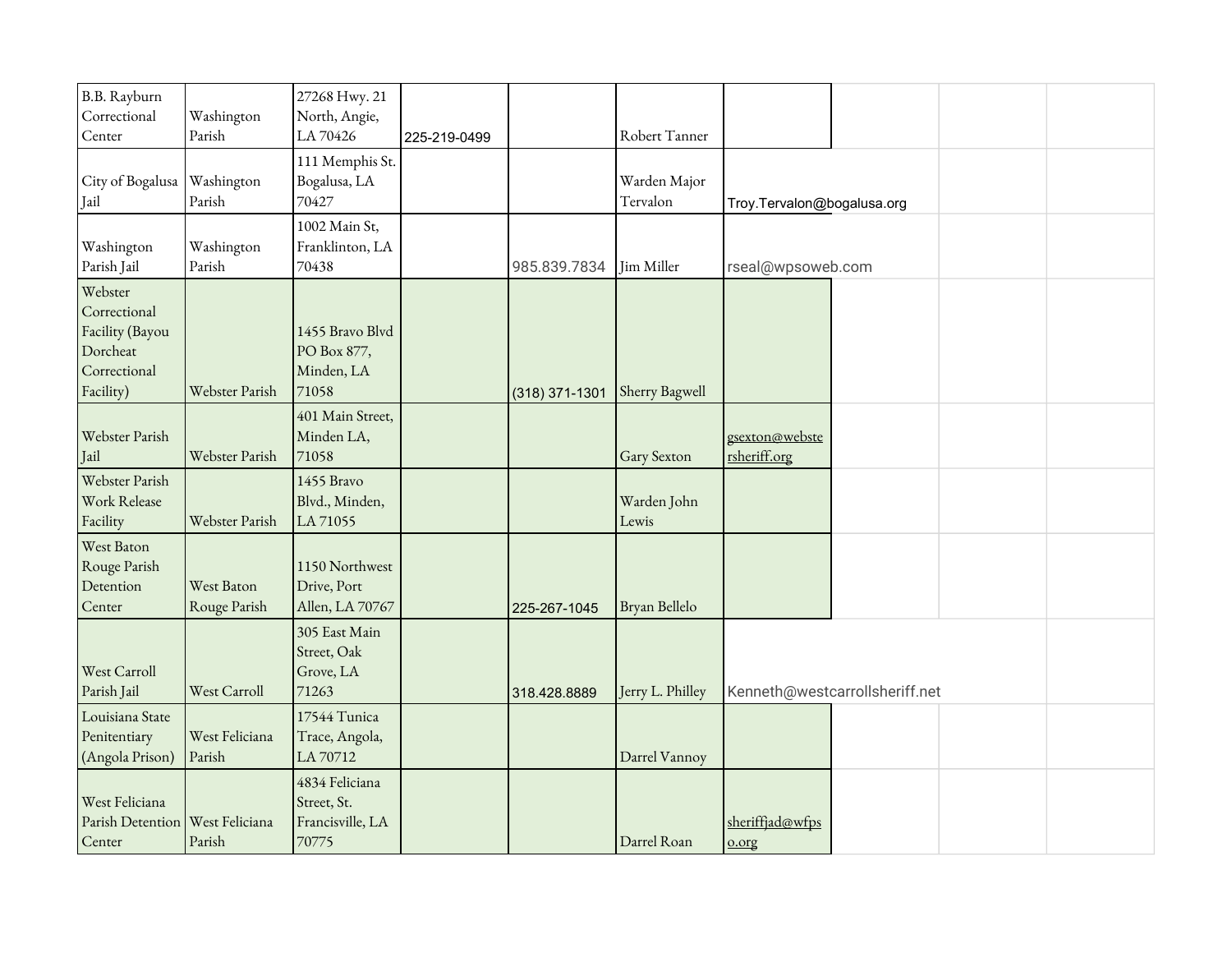| <b>West Feliciana</b><br>Parish Work<br>Release Facility | West Feliciana<br>Parish | $9943 \,\mathrm{W}$<br>Feliciana Pkwy,<br>St Francisville,<br>LA 70775 | 225-635-3810 | David Daniel    |  |  |
|----------------------------------------------------------|--------------------------|------------------------------------------------------------------------|--------------|-----------------|--|--|
| Winn<br>Correctional<br>Center                           | Winn Parish              | 180 CCA Blvd.,<br>Winnfield, LA<br>71483                               |              | Keith Deville   |  |  |
| Winn Parish Jail Winn Parish                             |                          | 119 West Main<br>$\#106$ , Winnfield,<br>LA 71483                      | 318.628.7969 | Cranford Jordan |  |  |
|                                                          |                          |                                                                        |              |                 |  |  |
|                                                          |                          |                                                                        |              |                 |  |  |
|                                                          |                          |                                                                        |              |                 |  |  |
|                                                          |                          |                                                                        |              |                 |  |  |
|                                                          |                          |                                                                        |              |                 |  |  |
|                                                          |                          |                                                                        |              |                 |  |  |
|                                                          |                          |                                                                        |              |                 |  |  |
|                                                          |                          |                                                                        |              |                 |  |  |
|                                                          |                          |                                                                        |              |                 |  |  |
|                                                          |                          |                                                                        |              |                 |  |  |
|                                                          |                          |                                                                        |              |                 |  |  |
|                                                          |                          |                                                                        |              |                 |  |  |
|                                                          |                          |                                                                        |              |                 |  |  |
|                                                          |                          |                                                                        |              |                 |  |  |
|                                                          |                          |                                                                        |              |                 |  |  |
|                                                          |                          |                                                                        |              |                 |  |  |
|                                                          |                          |                                                                        |              |                 |  |  |
|                                                          |                          |                                                                        |              |                 |  |  |
|                                                          |                          |                                                                        |              |                 |  |  |
|                                                          |                          |                                                                        |              |                 |  |  |
|                                                          |                          |                                                                        |              |                 |  |  |
|                                                          |                          |                                                                        |              |                 |  |  |
|                                                          |                          |                                                                        |              |                 |  |  |
|                                                          |                          |                                                                        |              |                 |  |  |
|                                                          |                          |                                                                        |              |                 |  |  |